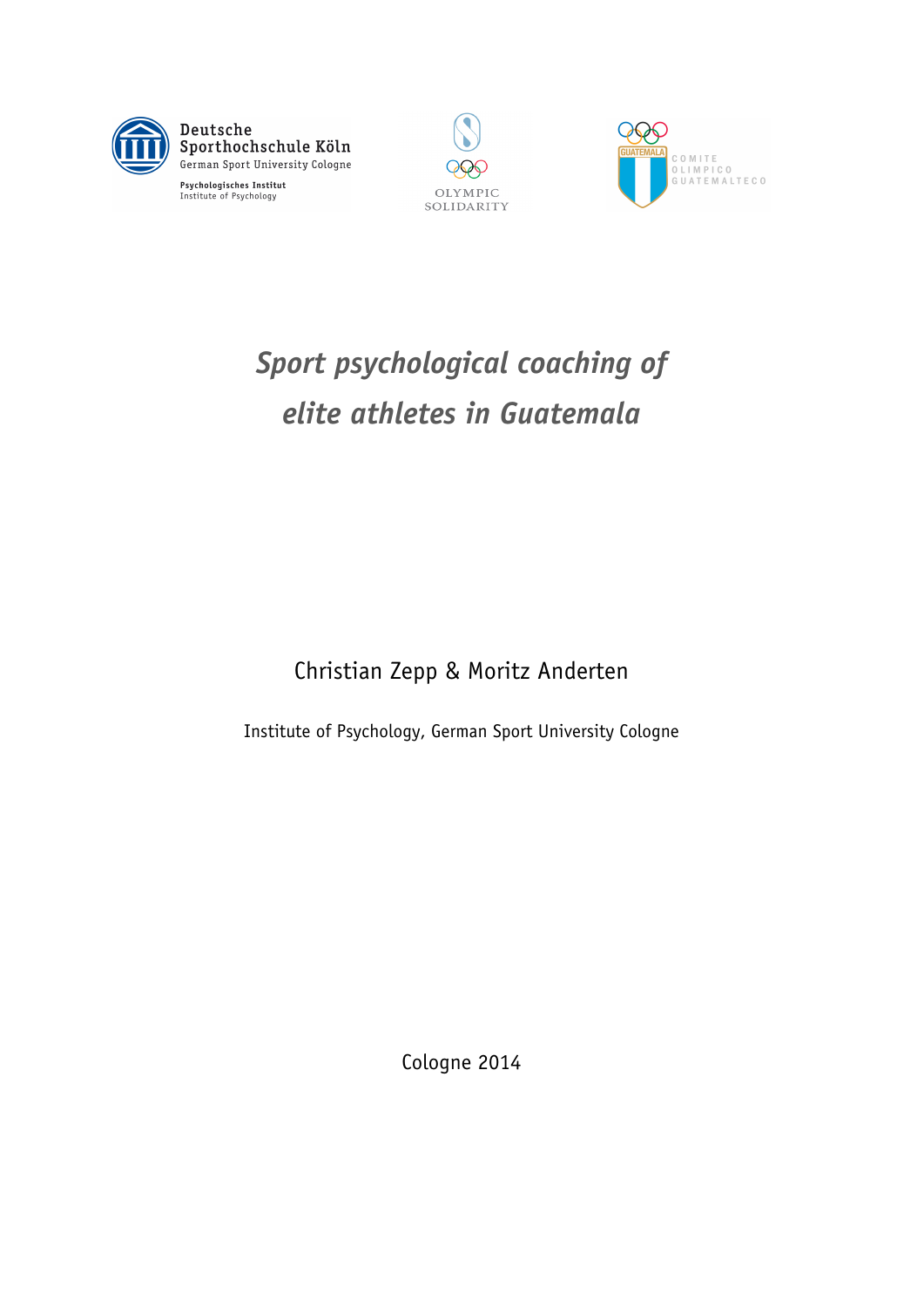# **CONTENT**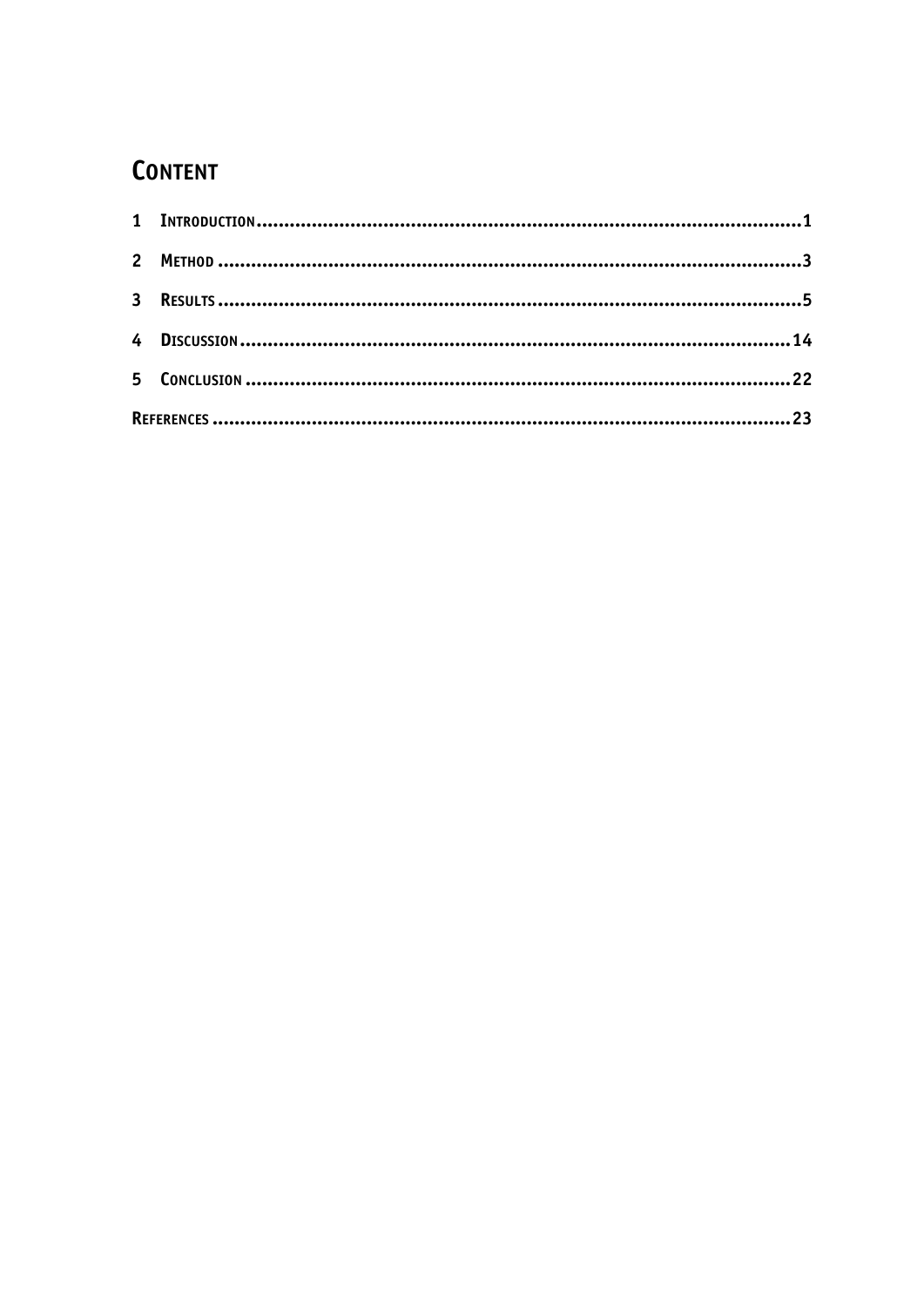#### 1 INTRODUCTION

Preparing and competing at international championships is one major aim for many athletes. Especially when it comes to the preparation many athletes and their coaches focus on the development of technical, tactical and physiological skills and abilities. The psychological aspect is neglected or considered less important. In preparation for the Central American and Caribbean Games 2014 in Veracruz the Comité Olímpico Guatemalteco (COG) and the Confederación Deportiva Autonoma de Guatemala (CDAG) approached the German Sport University (GSU) in Cologne/Germany in order to developmentally assist the federations in order to improve their already existing sport psychological services. The condition prior to the project was that 14 sport psychologists worked for the COG and CDAG in order to work with elite athletes. Related to the education and further education of sport psychologists in Guatemala, sport psychologists stated prior to the project that they lack knowledge on recent theoretical and practical approaches and methods that can be applied with their athletes and teams. In addition, athletes mentioned that they need more and better sport psychological support than received at the moment. As objectives the COG and CDAG mentioned that they want (a) to offer high quality workshops and individual coaching sessions to elite athletes who will represent Guatemala at the Central American and Caribbean Games 2014 in Veracruz, (b) to improve theoretical and practical knowledge for sport psychologists in order to enhance sport psychological services to their athletes and (c) to convince national coaches to incorporate sport psychological services into their training schedules as important aspects.

In their mission to achieve success at international championships (e.g., Olympic Games, African Games, Panamerican Games) many National Olympic Committees (NOCs) have improved their sport psychological assistance for their athletes, teams and coaches well before Olympic Games and the Games itself (Blumenstein & Lidor, 2007, 2008; Samulski & Lopes, 2008). A special demand arises in countries that do not have a sport psychological infrastructure, which may not be well supported through intense scientific research on sport psychological issues. Consequently, in such countries the necessity to offer sport psychological services to their athletes and improve these services is most prominent.

However, little research has been done on how to developmentally assist such NOCs in countries with weak scientific background in improving and promoting sport psychological interventions. For example, little is known about how many interventions can be conducted within a certain timeframe while maintaining high quality standards. Although some studies deal with the question on what topics are important to athletes prior or during competition (e.g., Birrer, Wetzel, Schmid, & Morgan, 2012; Fletcher & Hanton, 2003; Hanton, Fletcher, & Coughlan, 2005; Mellalieu, Neil, Hanton, & Fletcher, 2009), little is known about what is important to coaches when dealing with sport psychological issues. Moreover, almost no study deals with the question, what is important to sport psychologists who have only very seldomly received organisational or governmental assistance for their profession over the past years. Furthermore, when dealing with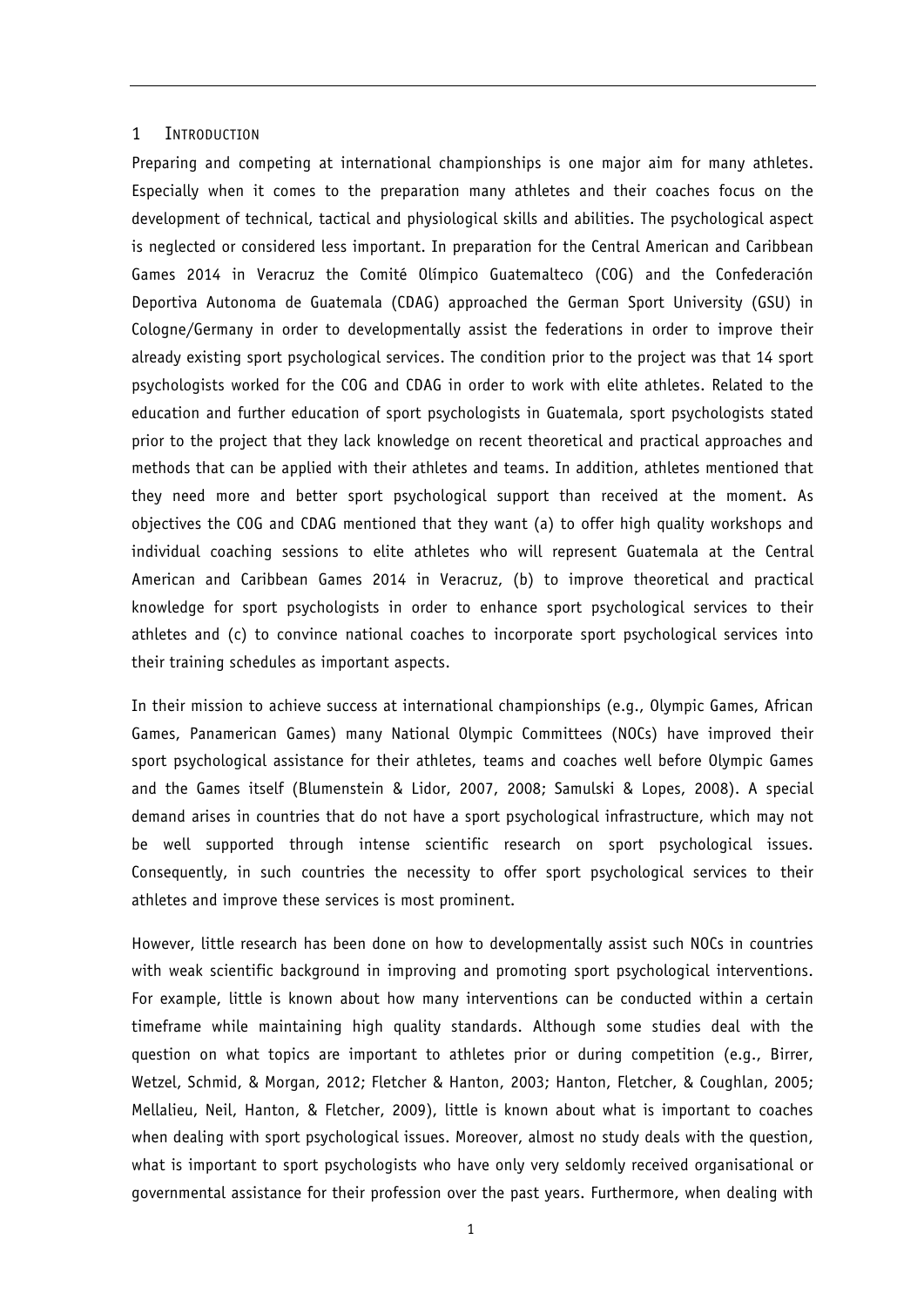the question, how a program to developmentally assist NOCs to improve their sport psychological services can be organised, it is important to know about potential problems and challenges prior and during the project. Current research and literature is not able to answer this. Again, little is known about how athletes and coaches react on the possibility to receive comprehensive sport psychological assistance in means of workshops and individual coaching sessions, if there was little to none chance to deal with sport psychological issues before. This is even true for how existing sport psychologists react and deal with the chance to receive some further education and external assistance to further develop their own sport psychological competencies.

Answers to these questions might help applied scientific projects that aim to deliver sport psychological knowledge to NOCs that are not well developed in this area to effectively prepare, organise and conduct these projects. As a consequence, athletes from these NOCs will receive more and potentially qualitatively high sport psychological services in order to prepare for international championships like Olympic or Panamerican Games. Thus, research on specific challenges when delivering developmental assistance in the field of sport psychology might include insight into (a) how many interventions can be conducted within a certain timeframe while keeping a high quality standard, (b) which topics and issues are important to athletes, teams, coaches and sport psychologists within such a project.

#### *(a) Number of interventions*

The number of interventions delivered through one sport psychologist within a specific amount of time (days, weeks) obviously influences the quality of interventions. This is true for both types of interventions, workshops and individual coaching sessions. When dealing with interventions it is necessary to distinguish between formal and informal interventions, because sport psychologists do not exclusively deliver formal services. On the one hand, formal individual coaching can be defined as scheduled and planned coaching sessions at a specific time and place. On the other hand, informal individual coaching can be defined as unscheduled and spontaneous subsequent to a workshop and a training session or by meeting accidentally. As a consequence informal individual coaching sessions frequently lead to formal individual coaching sessions again (Vernacchia & Henschen, 2008).

# *(b) Topics and issues*

Topics and issues raised by athletes in competitive situations in individual coaching sessions can be differentiated into a) general performance issues (e.g., motivation, self-regulation, self issues), b) specific performance issues (e.g., experiences), c) organizational issues (e.g., coaching/leadership, finances, media), and d) personal issues (e.g., social issues, subclinical/clinical issues) (cf. Birrer et al., 2012; Fletcher & Hanton, 2003; Hanton et al., 2005; Mellalieu et al., 2009). To successfully plan developmental projects in sport psychology for NOCs it is necessary to know what topics are most important for athletes during individual coaching sessions and workshops. Besides knowledge about athletes' demands it is necessary to know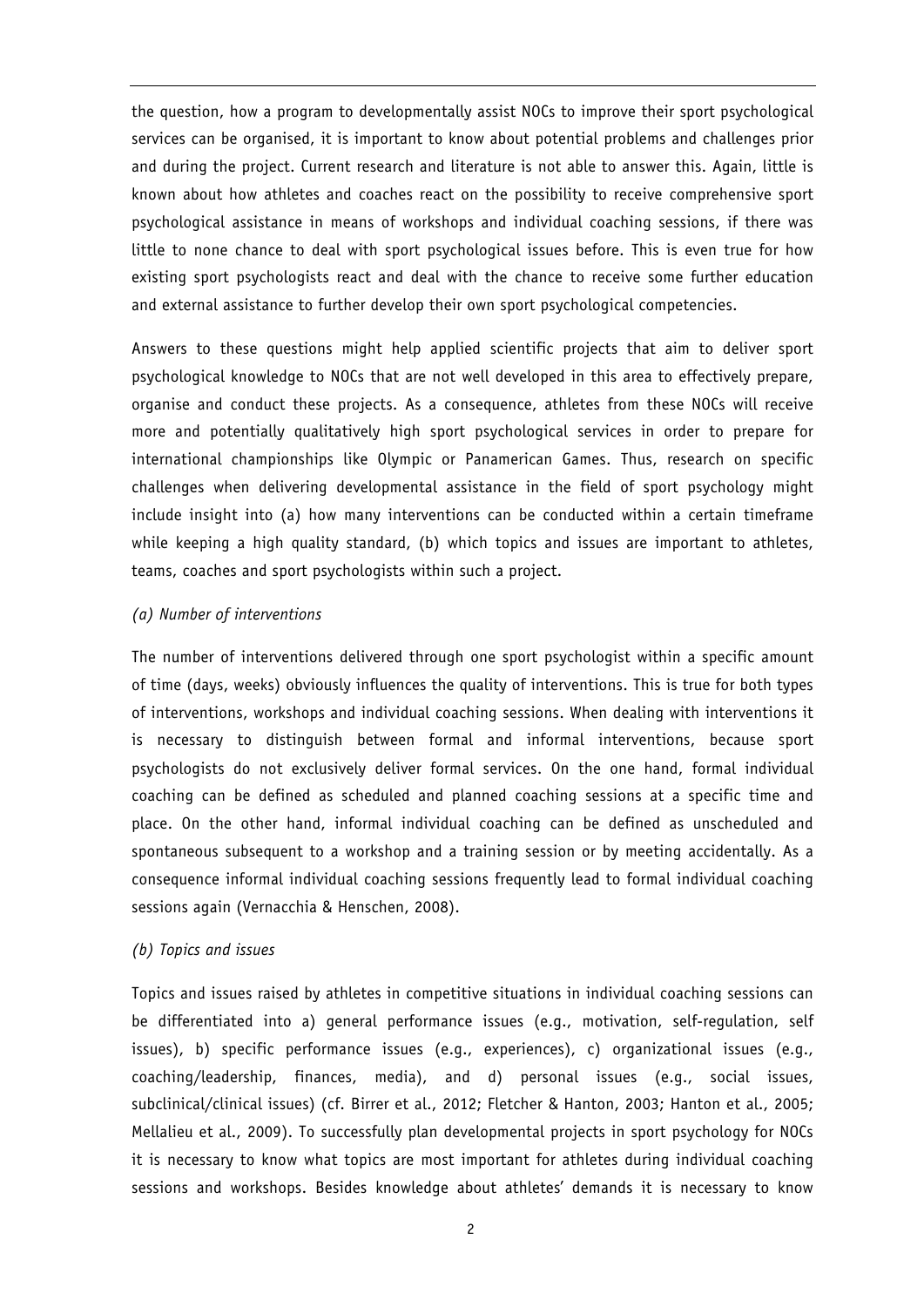about topics that are relevant to sport psychologists and coaches, and other workshop or individual coaching session participants. This knowledge will improve quality of sport psychological services and thus further enhance acceptance and effectiveness even of short timed sport psychological interventions like workshops and individual coaching sessions among participants.

Superordinate objective of the project was to assist the COG and CDAG in developing and improving sport psychological services for Guatemalan athletes, teams and coaches in preparation for the Central American and Caribbean Games 2014 in Veracruz/Mexico. This objective was pursued twofold. First, workshops were conducted with athletes, teams, coaches, sport psychologists, executive board members and media representatives. Second, individual coaching sessions were conducted with athletes.

# 2 METHOD

# *Personal Characteristics Of The Sport Psychologists*

The two sport psychologists are 32 and 33 years old, with an average of 5.3 years experience working with athletes, coaches and teams. Both sport psychologists hold a diploma in sport science and are further trained as sport psychologists and are certified systemic coaches and change managers. In addition, one sport psychologist is also trained in systemic constellations.

#### *Participants*

In total, 289 athletes (54.0% male; *M* = 22.9 years old) and 66 coaches (92.4% male; *M* = 41.3 years old) from a variety of 42 individual and team sports, and 24 sport psychologists (57.1% male) took part in workshops and individual coaching sessions. In addition, 42 executive board members (78.6% male) and 12 media representatives (91.7% male) participated in the project.

#### *Data*

The two authors kept a diary, in which they recorded workshops, individual sessions and personal experiences. In addition, the organizers from the COG collected data about the number of workshop participants, their sports and personal backgrounds. All planned and scheduled individual coaching sessions were labelled as formal individual coaching sessions. All unplanned and non-scheduled individual coaching sessions lasting more than 15 minutes were labelled as informal individual coaching sessions (brief contact interventions). Generally, athletes or coaches sought contact to one or both authors subsequently to previous workshops. Obviously small talk had to be differentiated from individual coaching interventions. Thus, when the authors felt that they were approached in their role as sport psychologists, they logged the contact as intervention. In contrast, when the authors felt that they were approached based on personal interest, the contact has not been logged as an individual coaching session. Meetings with the organizing committee were not counted as interventions. The logging of the work started with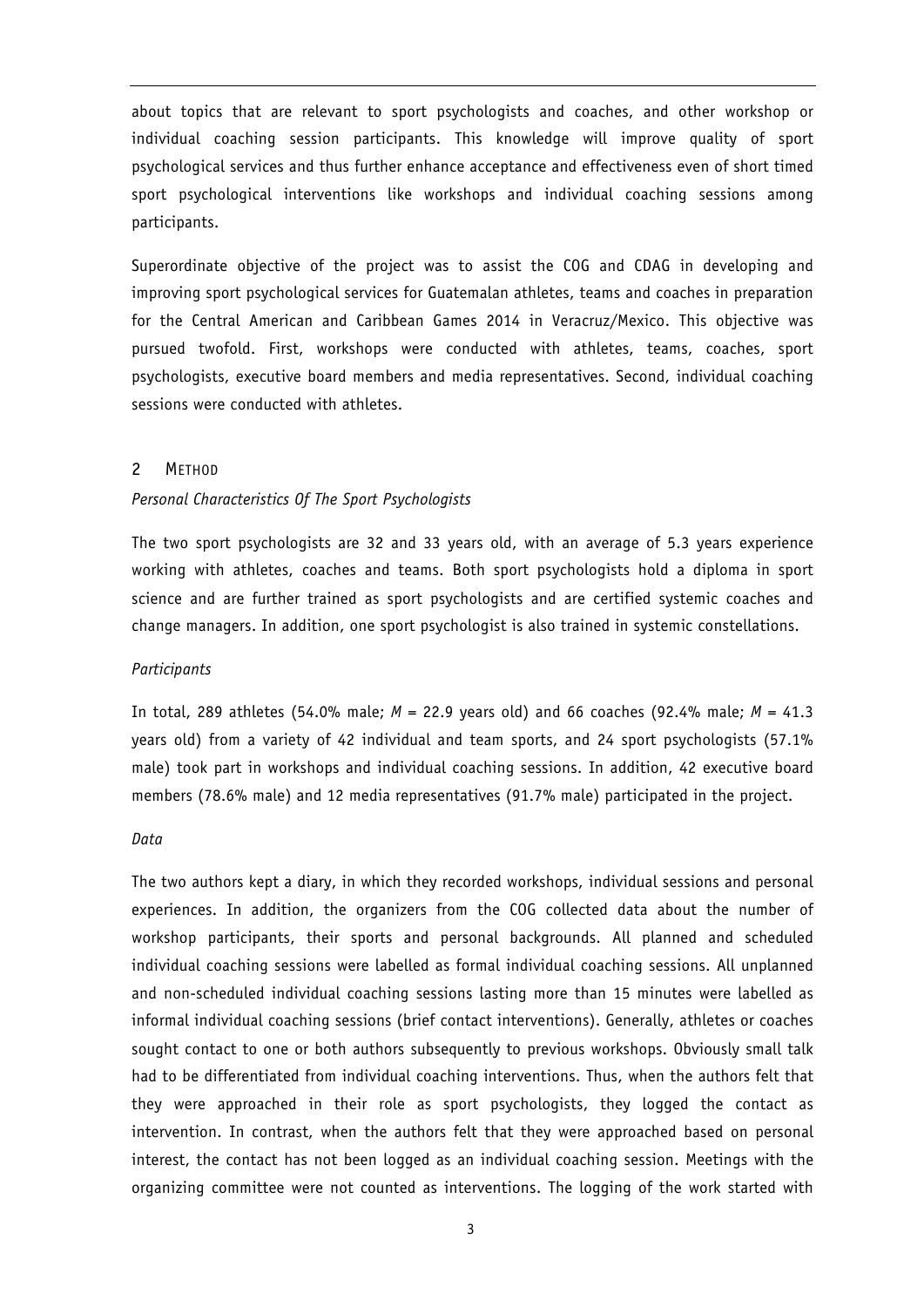the departure from Germany to Guatemala and ended with the arrival in Germany after the end of the project in Guatemala.

#### *Procedure*

The Institute of Psychology at the German Sport University Cologne was approached by the COG and CDAG in order to set up a 4-week project that aims towards developing and improving sport psychological services to guatemaltecan athletes prior to the Central American and Caribbean Games 2014 in Veracruz/Mexico, ending four weeks before the Games started. In preparation of the project, staff from the COG and CDAG contacted national sport psychologists and coaches in order to learn about individual demands, aims and potential workshop topics for this project. Subsequently, the two authors decided together with the COG and CDAG that workshop topics (1) motivation and goal setting, (2) performance under pressure, (3) self-talk and (4) self-confidence would be relevant for athletes and teams. All of these athletes workshop were planned as two consecutive sessions, lasting 120 minutes each. While in the first workshop session general knowledge and personal experiences were presented and discussed, the second workshop session one week later dealt with applying the developed knowledge during training and competition situations. For sport psychologists and coaches, workshop topics were developed on the spot right to satisfy their actual needs. Besides preparing workshops, individual sessions (90 minutes) were scheduled for national team athletes. While being in Guatemala, the two authors sat with the organizers from the COG and CDAG in order to change and enhance the developed time schedule. This became necessary because especially cultural circumstances lead to the fact that workshops and individual sessions were disturbed or could not start on time. The authors worked with interpreters (English <-> Spanish) during workshops and individual sessions. After returning from Guatemala, the two authors finalized their documentations and subsequently started analysing the collected data. Olympic Solidarity financially supported this project.

# *Data Analysis*

To explore the frequency of interventions, type of interventions and client groups, descriptive statistics were used.

In addition, based on all day reports, all issues raised during both, formal and informal individual coaching sessions were content analytical analysed (Mayring, 2010), using a stepwise approach. In a first step, issues were coded followed by a second step in which 22 paraphrases were generated by combining topics and issues that were mentioned repeatedly (Mayring, 2010). In step 3, based on structures derived from previous research (cf. Birrer et al., 2012; Fletcher & Hanton, 2003; Hanton et al., 2005; Mellalieu et al., 2009) these 22 paraphrases were allocated into 3 categories each (performance issues, organisational issues, personal issues). In a fourth step, by allocating paraphrases into eleven sub-categories these categories were complemented (Mayring, 2010).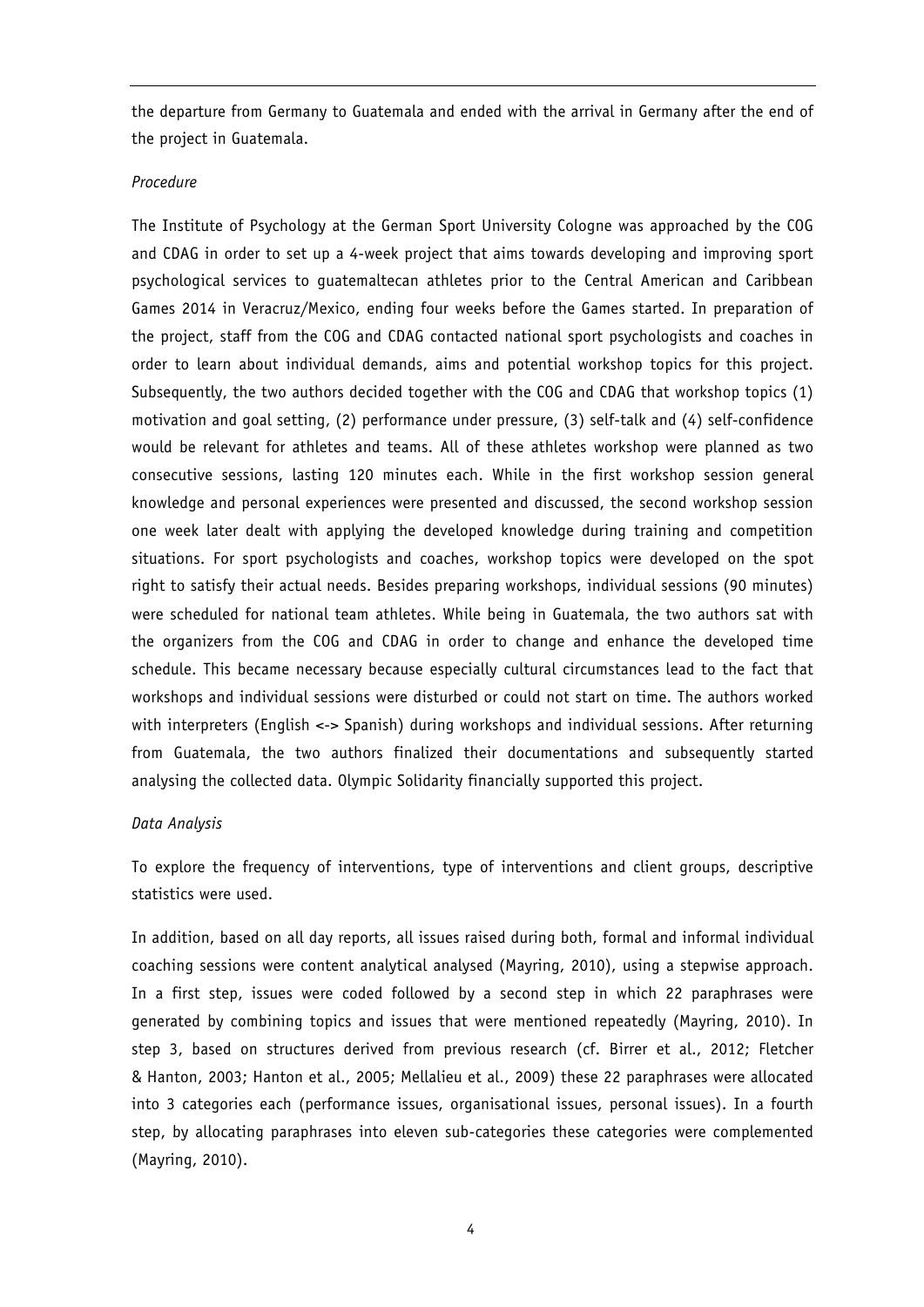#### 3 RESULTS

#### **Number of interventions, type of services and client groups**

The number of interventions provided to different client groups during the project in Guatemala is presented in Table 1. Not included in these statistics are the daily meetings with the organizing committee and translators. In total, service for athletes, sport psychologists, executive board members and media representatives was provided in 53 workshops and 60 individual coaching sessions with a total of 1198 participants. The number of contacts with individual athletes in individual coaching sessions ranged between 1 and 3 occasions. The number of daily interventions ranged between 1 and 10, with an average of 5.38 interventions per day. On average, one intervention lasted 2 hours, resulting in 226 hours of intervention, not including preparation and following up on interventions.

The ratio between formal, planned and scheduled individual coaching sessions on the one hand, and informal, brief and unplanned individual coaching sessions on the other hand was 70% and 30%. This indicates that many athletes have individual questions about how they can be able to improve or maintain their performance and how to deal with individual challenges. Moreover, brief and informal interventions are a necessary and important aspect in coaching. Thus, this type of service needs to be considered more often when dealing with athletes, coaches and sport psychologists, and when planning group interventions.

|                                         | <b>Athletes</b> | <b>Sport</b><br>psychologists | Coaches       | <b>Other</b> | Sub-Total | Total |
|-----------------------------------------|-----------------|-------------------------------|---------------|--------------|-----------|-------|
| Group workshops                         | 39              | 6                             | 5             | 2a, b, c     |           | 53    |
| Individual coaching session             | 42              |                               |               |              | 42        |       |
| formal                                  |                 |                               |               |              |           |       |
| Individual coaching session<br>informal |                 | 1                             | $\mathcal{P}$ |              | 18        | 60    |
|                                         | 15              |                               |               |              |           |       |
| <b>Total</b>                            | 96              |                               |               |              |           | 113   |

*Table 1.* Type of services provided to different client groups during the project.

*Notes*. *N* = 1198. <sup>a</sup> Presidents and executive board members of national federations, Guatemala-City;  $<sup>b</sup>$  Presidents and executive board members of regional federation, Quetzaltenango;</sup> <sup>c</sup> Media representatives, Guatemala-City.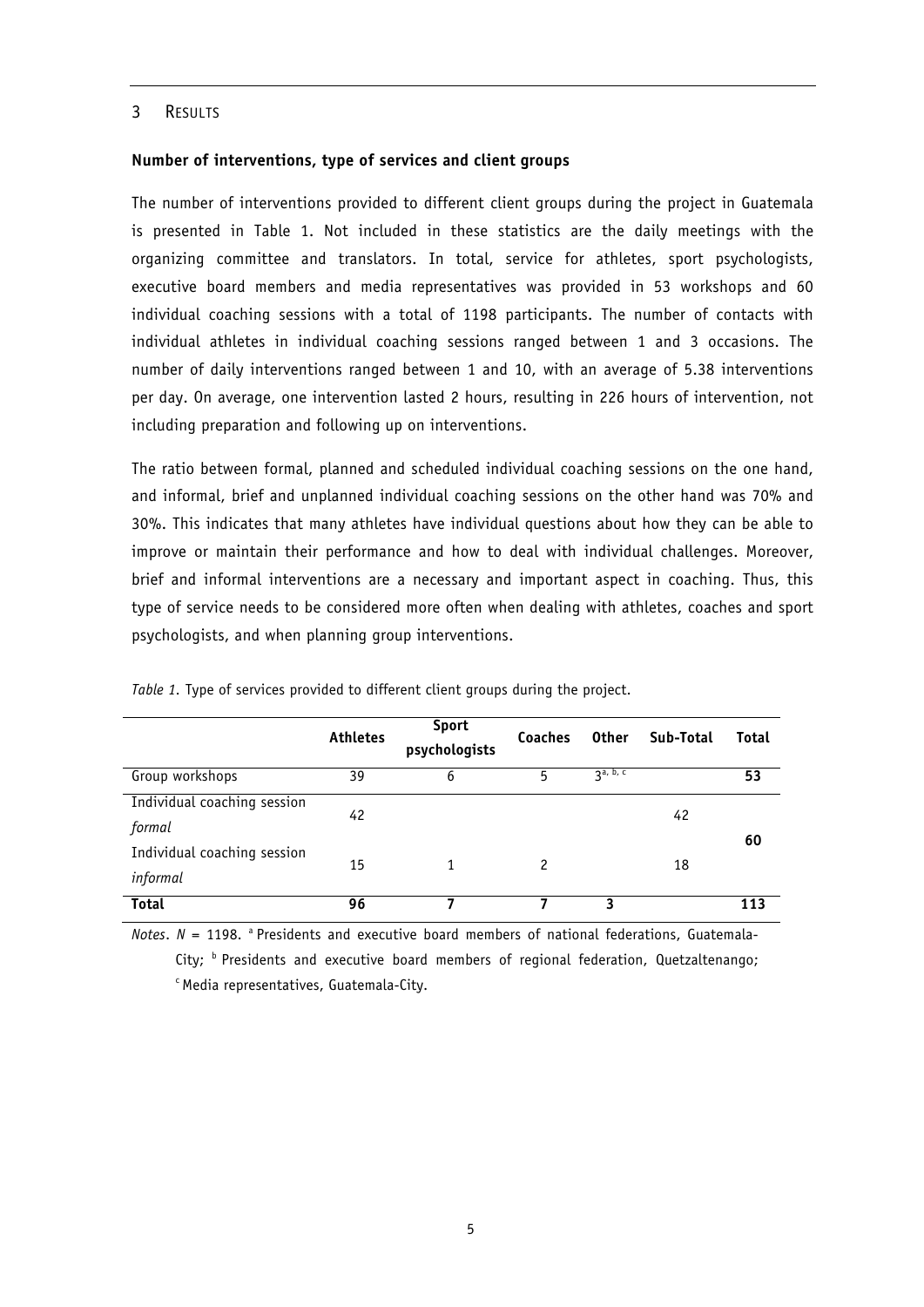# **Workshops**

**Athletes***.* During the project, workshops with athletes dealt with the four topics of (1) *motivation and goal-setting*, (2) *performance under pressure*, (3) *self-talk* and (4) *self-confidence*.

# *(1) Motivation and goal-setting*

To understand the relation between motivation and goal-setting athletes learnt basic and advanced theories and strategies in this workshop. By reflecting on their own motivational methods they had the chance to change and adapt their previous strategies concerning training or competition contexts. Main issues of this workshop dealt with short-, middle- and long-term goals combined with process-, performance- and success-orientation. Within this structure athletes got to know the SMART-rule (specific, measurable, attractive, realistic, terminated) that helps to set goals in an effective way...

# *(2) Performance under pressure*

Objective of this workshop was that athletes become able to actively modify their response to pressure during training and competition. Therefore the workshop was divided into one problemand one solution-orientated part. In a first step athletes described previous situations that put them under pressure and reflected on their individual physical and psychological responses. In a second step, to understand their behavioural reactions, athletes learnt theoretical backgroundknowledge on biological and psychological reactions on pressure and stress. As third step athletes thought about their moments-of-excellence in which they perceived a so-called optimalcompetition-mood. To finally end up in the solution-orientated part athletes learnt practical methods on activation and relaxation they can apply before, during and after training or competition to easily find the way to their optimal-competition-zone.

# *(3) Self-talk*

To sensitize and convince athletes about the relevance of topic the workshops started with a high-coordinative team-competition. Due to many failures self-talk automatically starts to change from a task-orientation to a self-doubting and problem-orientated manner. By realizing this change and how it influences their behaviour athletes learnt about how to improve their self-talk abilities and strategies. In addition, athletes developed strategies on how to change negative self-talk into positive self-talk. Superordinate objective of the workshop was that athletes improve their conscious or unconscious self-talk during training and competition.

# *(4) Self-efficacy*

Objective of the workshop was that athletes are able to reflect about situations in which their self-efficacy decreases by in many cases unknown influences and how to react on this prospectively. Theoretical background were Banduras´ (1977) four sources of self-efficacy (performance accomplishments, vicarious experience, verbal persuasion, emotional arousal). By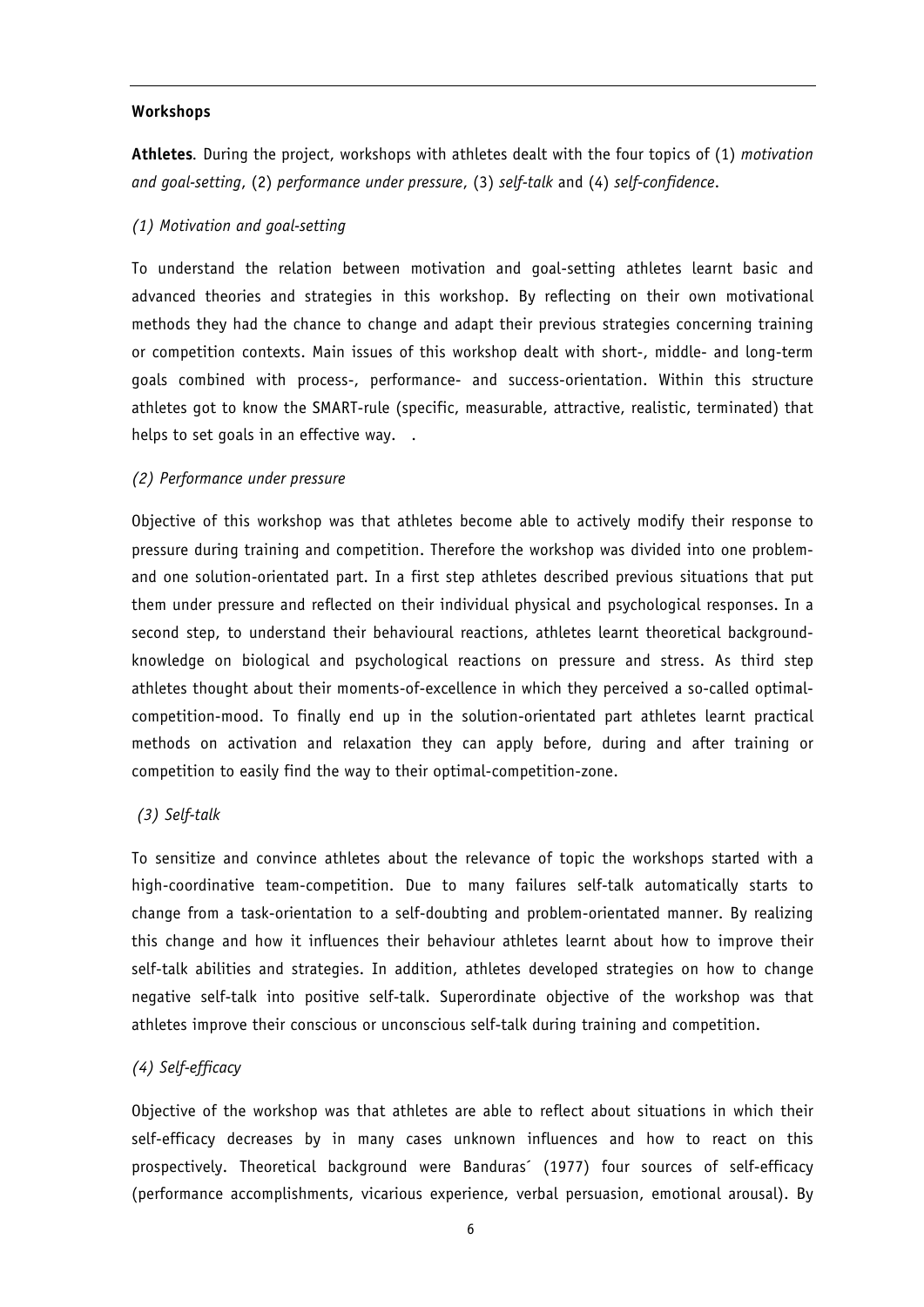dealing with these sources in form of special designed intra- and interpersonal methods athletes more and more got in touch with their self-efficacy.

Additionally, two workshops have been conducted with two teams. While one of these workshops dealt with (1) *self- and collective-efficacy* within the team, the second workshop dealt with (2) *team development* within a newly formed team.

# *(1) Self- and collective-efficacy*

One female team wanted to have an individual workshop on self- and collective efficacy. During this workshop athletes and coach were asked to draw a pitch of their respective sport on a 2x1.5m piece of paper. Every team member put a 20x10cm piece of paper with his or her name on the place of the pitch where she plays or stands during the game, respectively. Afterwards all participants were asked to write down every single team members' name on a piece of paper. Subsequently, every team member including the coach spent three minutes thinking about one team member and to write down his or her strengths and abilities. After finishing this quiet work the whole team changed to the drawn pitch and one team member read out loud which strengths and abilities he or she wrote down about the team member and wrote down one strength for each member which is most important for him or her. Every team member received their individual cards at the end of the workshop, with having improved the self and collective efficacy by using Banduras (Bandura, 1977) sources of self-efficacy and transferring these to the team's context. Strategies for further developing collective-efficacy have been developed and discussed.

# *(2) Team development*

One mixed sexes team wanted to conduct a team-building workshop in order to build a team out of the individuals. During the workshop athletes were asked to work in small groups of four and to write down specific attributes, norms, behaviours that describe the team best. After discussing the results, most important attributes, norms and behaviours have been identified. Subsequently, the group discussed how to achieve that all group members possess these attributes, norms and behaviours and stick to them. Finally, theoretical background on necessary group processes for team development has been presented (e.g., Kleinert et al., 2012; Zepp & Kleinert, 2014; Zepp, Kleinert, & Ohlert, 2013; Zepp, Ohlert, & Kleinert, 2014) and discussed on how to implement this knowledge into the team and the much needed team building.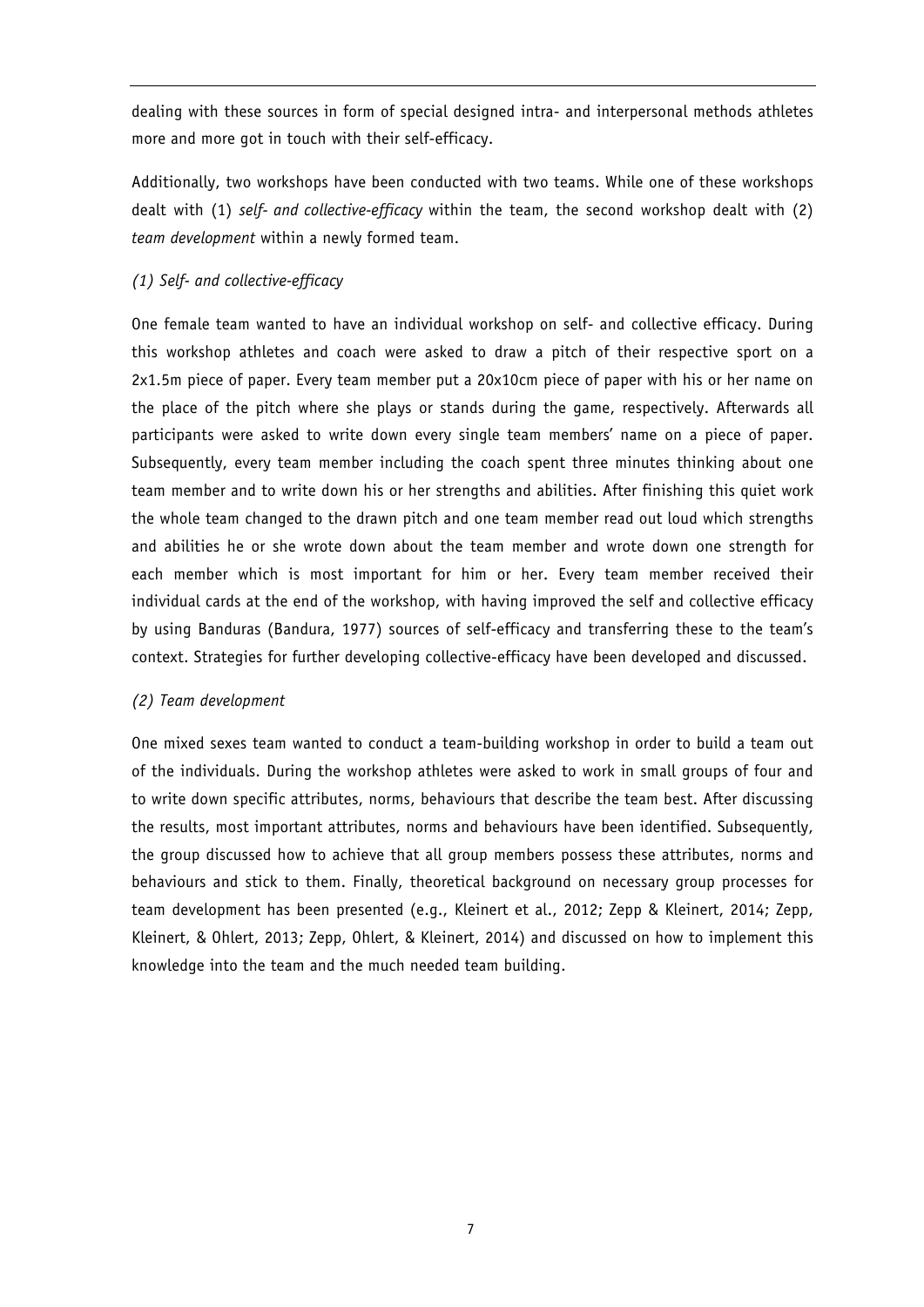**Sport psychologists***.* A major aspect of the project was to intensively work with already existing sport psychologists from Guatemala. During six workshops with this target group the five topics (1) *common understanding of sport psychological counselling*, (2) *values in sport psychology*, (3) *specific supervision methods*, (4) *periodization of sport psychological training* and (5) *methods in sport psychological training* have been discussed and dealt with.

# *(1) Common understanding of sport psychological counselling*

In the first meeting between Guatemalan and German sport psychologists everybody was pleased to introduce himself to the group for getting to know each other. Secondly it was figured out what expectations the local sport psychologists had regarding the common work within the next four weeks a) with their athletes in workshops and individual sessions, and b) in the workshops of the sport psychologists. These expectations were written down on a mind-map to later evidently evaluate if the output has met the expectations. Concluding, the two authors presented and explained the "onion-model" (cf. Figure 1; Kleinert & Brand, 2011) as a fundamental basis for the sport psychological work with athletes. It shows the following three different layers of content in the work between sport psychologists and athletes: The inner layer of the onion deals with the quality of the relationship between sport psychologist and athletes. The middle layer is about to impart and develop sport psychological knowledge and abilities. The outer layer finally engages in a) the development of personality, b) maintenance of health (physically and psychologically) and c) the athletes' generated performance or success during training or competition. Thus it is important to mention that this layer regards the subjective perceived quality of performance. By way of example an athlete could say: "Due to the methods of emotion-control that I learned (second layer) I can manage my stress before the competition starts a lot better (third layer)".



*Figure 1.* Quality levels of sport psychological counselling based on Kleinert & Brand (2011).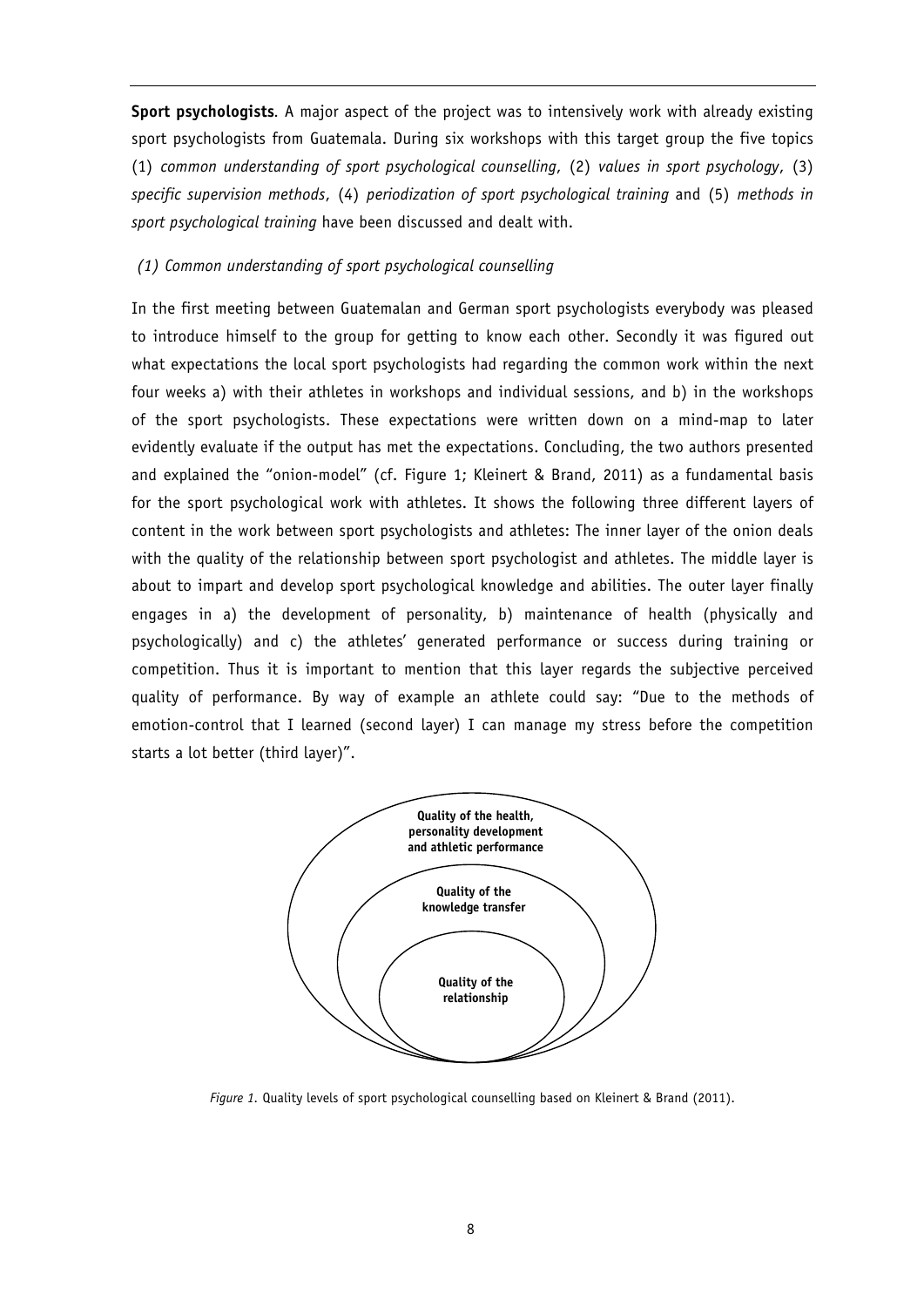#### *(2) Values in sport psychology*

The objective of this workshop was to develop an overall concept for Guatemalan sport psychologists for their daily work with athletes. For this purpose all participants (1) individually identified specific and fundamental values they perceive when working with athletes, teams and coaches. These were (2) collected, pinned up on a white board and discussed about. Then the relevance of the values (3) was sorted by the frequency of occurrences. Finally all sport psychologists (4) discussed about the deeper meaning of the values mentioned and how they can make sure to live up to them. One remarkable side-effect was the emotional and respectful way sport psychologists concentrated on the development of their concept. Obviously the sport psychologists felt more associated and thereby motivated for their work. The first ten most mentioned values were: respect, responsibility, confidence, discipline, punctuality, loyalty, cooperation, effort, honesty, and autonomy.

#### *(3) Specific method for supervision*

In order to prepare sport psychologists for the mutual work among sport psychologists and to work with coaches on actual problems and challenges, the "Solution house" as one specific method was presented, applied and discussed. The solution house consists of four rooms every participant has to go through individually. For every room, participants have 10 minutes of time. The first room deals with the athlete in question. The athlete and the problem needs to be described as precise as possible, answering questions like "Who is involved?", "Since when does the problem occur?", "How does the athlete behave in the situation" etc. In the second room, the participant writes down everything he or she has tried before to solve the problem. In the third room, the participant is asked to complete the sentence "Every time when, … then…". Thus, within this room the participant deals with causalities and needs to reflect on the behaviour and the situations the behaviour is present in in detail. The last room contains hypothesis retrieved from the reflection process before and/or questions to other supervision participants on what they think about the house and its contents. For each room, participants have 10 minutes of time to write down the respective content as precise as possible. Thus, completing the house individually lasts 40 minutes. Subsequently, participants meet in groups of four in order to discuss individual cases. For each case, participants receive at least 15 minutes of time to describe fellow participants the houses' content and to find potential solutions for the problem described. By talking about the house and the rooms' contents to fellow participants, the owner of the house should be able to gain or develop new solutions for his or her problem and eventually leave the house from this last room. The sport psychologists tried this method on their own in order to be able to apply the solution house in workshops among sport psychologists or in workshops they conduct with coaches.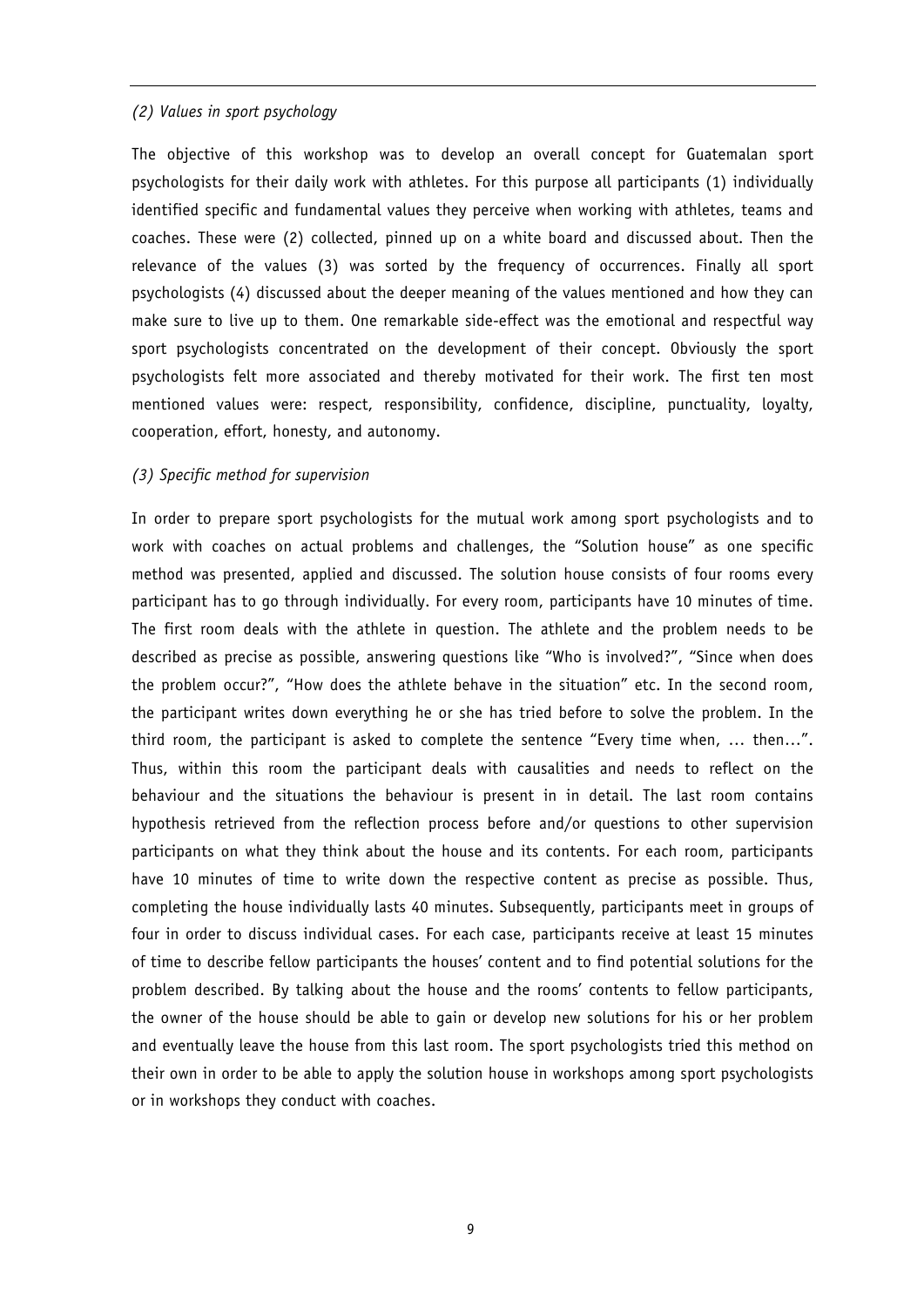# *(4 & 5) Periodization of sport psychological training & methods in sport psychological training*

Workshops number 4 and 5 were consecutively planned. While workshop number 4 focussed on rather didactic content, workshop number 5 dealt with the methodical implementation of sport psychological training.

The task in workshop 4 was to autonomously develop a periodization schedule to impart basic mental competencies in the work with athletes of different ages. The work had to be done in groups of four to six persons. The procedure initiated with the mental skills that characterise a highly educated and successful senior elite athlete. Based on the skills identified the sport psychologists deduced certain skills that ought to be taught in the period of children (approx. 8- 14 yrs.) and youth athletes (approx. 14-18). To bring together the results each of the five groups presented their ideas to the whole group. Thereby a wide base of several important skills was identified.

In workshop 5 it was discussed how exactly the implementation of the periodization to the applied sport psychological work could take place. For example, guiding questions were "Which scientific theories exist?", "What can the transfer look like?", "What difficulties can occur in different ages?", "Which specifics must be considered in the context of sport?". Finally all participants learned that there is a big difference between knowing of "*what"* skills must be taught and the competence on "*How"* exactly these skills can be taught.

**Coaches***.* With coaches, topics of workshops included (1) *expectations and objectives*, (2) *coachathlete interaction*, (3) *sport psychological case discussions* and (4) *sport psychological methods during training and competition.*

# *(1) Expectations and objectives*

In a first meeting with national coaches *expectations and objectives* for the upcoming weeks were collected. Because it was not a voluntary event some of the coaches expressed restraint about sport psychological work. Moreover, others were looking forward for new input from a sport psychological perspective. A wide range concerning previous experiences with sport psychology has been presented, thus a general comprehension and acceptance had to be developed in the very beginning.

# *(2) Coach-athlete interaction*

The topic of the second workshop was the coach-athlete interaction during training, but essentially during competition. The overall idea was to pinpoint the difference between right and wrong coaches´ behaviour in phases before, during and after the competition. Therefore for each phase one so called paradox and one logical group were installed. Finally there were three paradox and three logical groups split up on each phase. Paradox groups created obviously wrong interventions that put athletes into a bad mood and decrease their self-confidence. Logical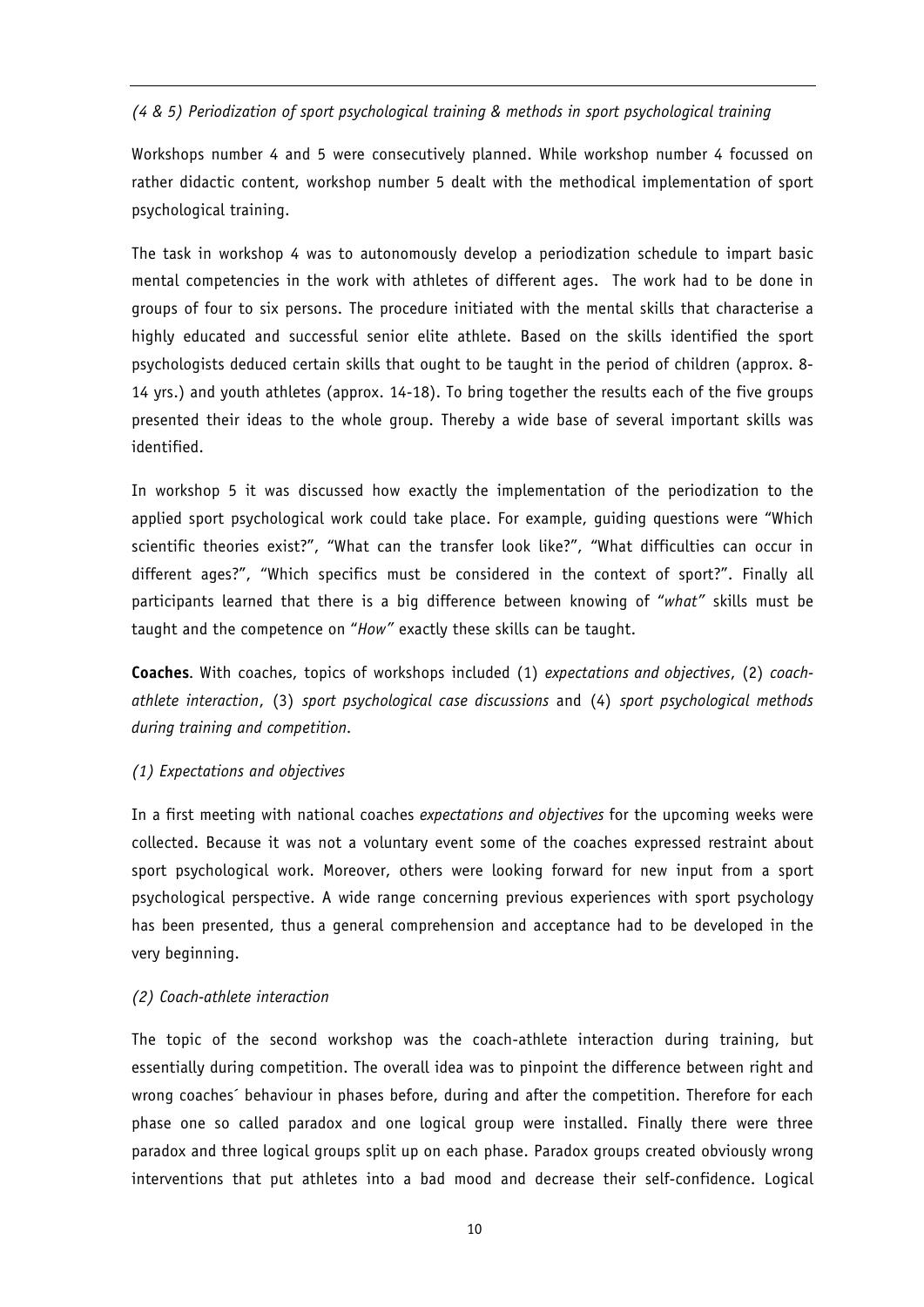groups presented interventions that might lead to a nearly perfect mood. Interestingly coaches really enjoyed this workshop-structure and reflected their own coaching-behaviour. In the end Guatemalan coaches intensively discussed about important coaching-skills concerning the different phases. Additionally, the two authors presented theories about communication and intra- or interpersonal psychosocial issues.

#### *(3) Sport psychological case discussion*

During the third workshop coaches dealt with the topic to independently work on *sport psychological case discussions*. Based on the discussion of sport psychological cases amongst coaches in Germany (Anderten & Kleinert, 2011), national coaches of Guatemalan national teams were taught the same methods like the sport psychologists to work on specific topics independently. For a detailed description of the methodological approach see *(3) Specific method for supervision"* in the sport psychologists section. As a result of this workshop coaches stated that there is a strong need for more meetings like this. Coaches expressed their interest to regularly take part in such case discussions with other coaches from other sports and sport psychologists. Experience shows that coaches can learn a lot from other coaches, but at the same time do need assistance when it comes to specific questions, that for example only an expert in psychology can answer. In conclusion, coaches strive to receive more support from other coaches and sport psychologists.

#### *(4) Sport psychological methods during training and competition*

Based on the results from sport psychological case discussions, in the fourth workshop *sport psychological methods* were discussed and developed in small groups to improve common sport psychological problems in athletes and teams. The general question was what coaches really know about sport psychological methods identified and how they implement and apply them in the work with their athletes. The following six topics were prepared and presented to the group by this four-level-answering-structure: 1. Why is this topic important to us in sports? 2. What do we know about it in a scientific / theoretical way? 3. What exercises do we know for this topic? 4. How exactly do we apply and implement it in our training? If necessary the two authors gave additional information. Finally, these were the six topics that were prepared and discussed: 1) mental training of techniques, 2) visualisation, 3) concentration, 4) motivation, 5) mental preparation for competition to perfectly perform under pressure and 6) relaxation.

**Presidents and executive board members of federations***.* Besides working with athletes, coaches and sport psychologists, two workshops with both, national and regional leaders and presidents of federations and associations have been conducted. The aim for both workshops aim was to gain a feeling for what needs to be done to improve teamwork within and between federations, with finally leading to more successful athletes and teams at international competitions. Theoretically and empirically important aspects of successful teams have been introduced to the groups based on the theoretical framework of social processes within teams,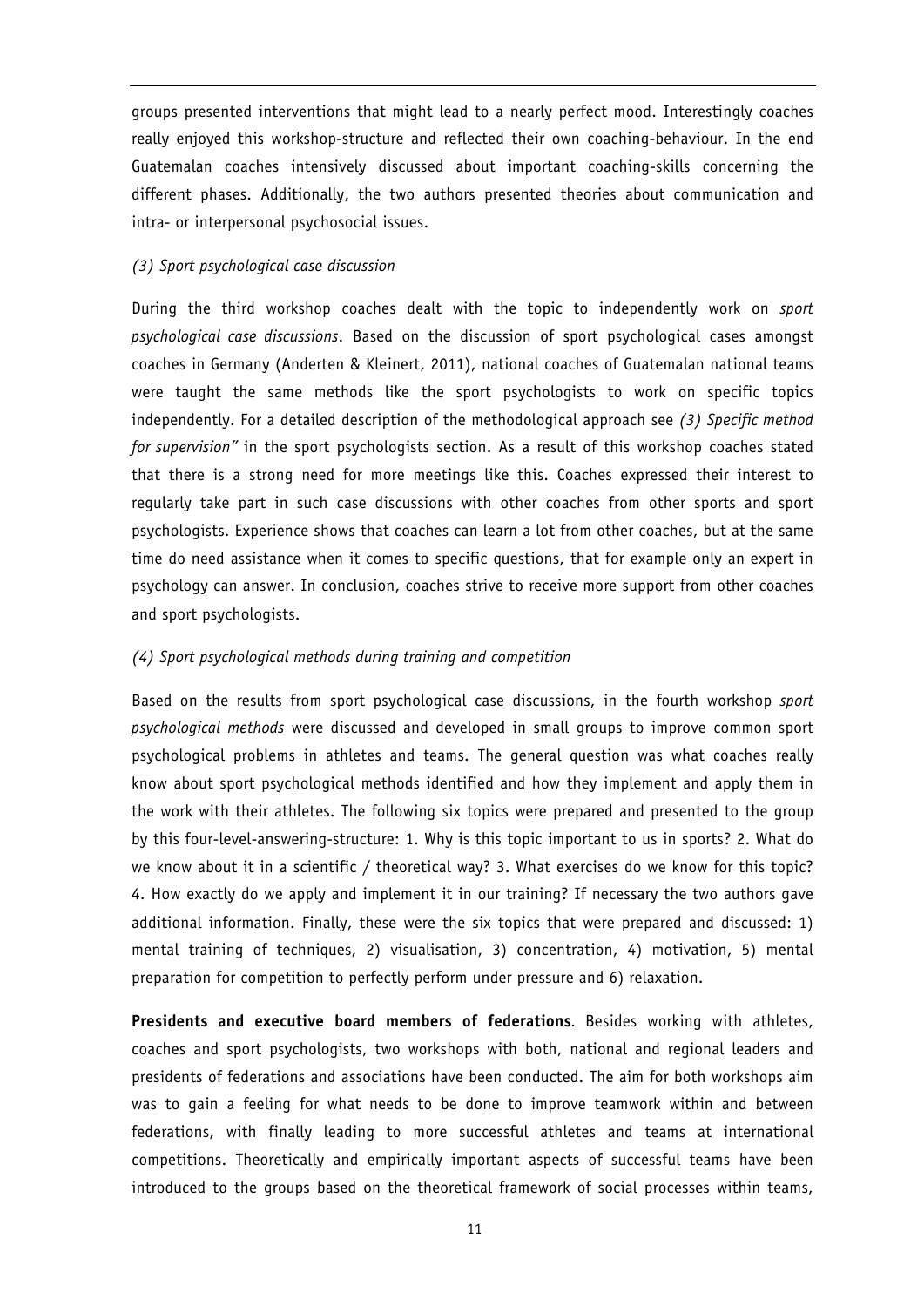developed by Carron, Hausenblas and Eys (2005). This framework has been further developed by Zepp, Ohlert and Kleinert (2014) who have identified six parameters, which are highly important for intrateam processes, and incorporated those aspects in a team diagnostic. These parameters are a) leadership, b) role ambiguity, c) collective efficacy, d) trust, e) identity and identification and f) cohesion (cf. Zepp et al., 2013; Zepp et al., 2014). Based on these parameters focus groups have been formed to discuss why the parameter is important for the federation, how others can identify from the outside that the federations and associations have this parameter and how the federation can improve this parameter.

**Media***.* In addition, one workshop has been conducted to work with journalists and media representatives who will accompany athletes and teams from Guatemala to the Central American and Caribbean Games 2014 in Veracruz. Aim of this workshop was to sensitize journalists and media representatives about the impact they have on athletes and their ability to perform. Topics within this workshop dealt with ethical aspects, quality management in journalism, the relationship between media representatives and athletes, achieving choking and failure in Guatemalan athletes as a journalist and to adopt an athlete's perspective.

#### **Topics and issues of individual coaching sessions**

**Athletes***.* A total of 77 issues were raised in 42 formal and 18 informal individual coaching sessions. Results show that 74% of issues raised deal with performance related topics, while 16% are related to organisational and 10% are related to personal topics. Two thirds of athletes approached the two sport psychologists with problems and questions regarding mental preparation, such as preparing themselves for expected and unexpected situations during competitions, pre-event preparation for qualifications for the Central American and Caribbean Games and learning about mental techniques to overcome for example concentration and attention problems. Of all issues raised, 17% dealt with self-regulation, for example dealing with success and failure, dealing with criticism or emotion and energy management. Another 16% of all issues raised dealt were related to motivation, focussing on goal setting and lack of motivation. An additional 10% of athletes' issues were related to high expectations, which influence their performance levels. Organisational issues that were talked about during individual coaching sessions predominantly included the coach-athlete relationship (6.5%) and problems related to the sports system (6.5%). For personal issues, athletes talked about the distance to their families and other family related problems and challenges they have to face. Figure 2 provides a detailed overview over raw-data and higher order themes raised during both, formal and informal individual coaching sessions.

**Other***.* Three informal individual coaching sessions have been conducted with two coaches and a sport psychologist. The coaches' questions dealt with how to apply goal setting in different situations during the season in a correct way, and specific questions regarding coach-athlete interaction.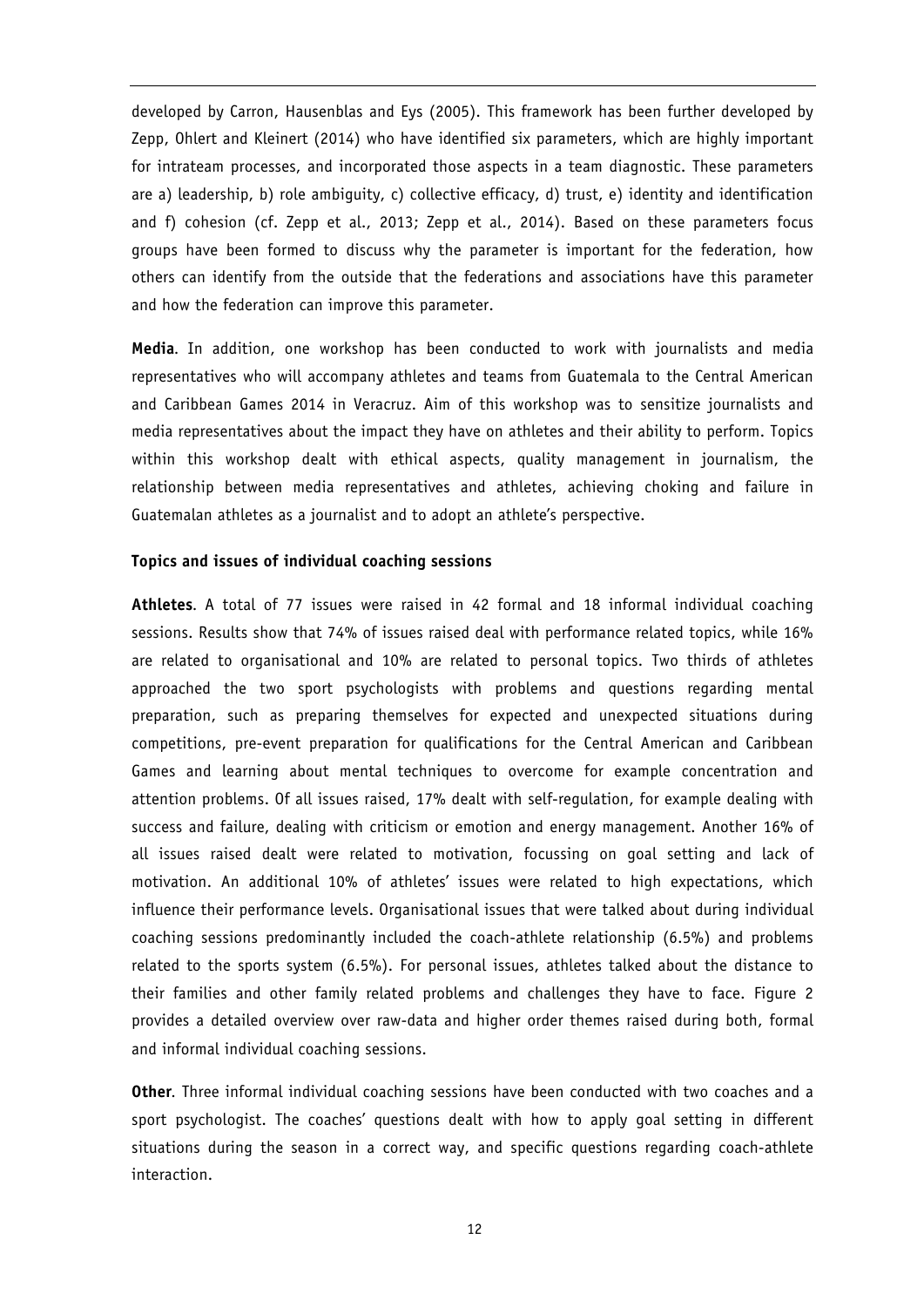

*Figure 2* Number and percentages of issues raised during individual coaching sessions with athletes for raw-data themes, higher order themes and first-order dimensions. Raw data themes from coaches and sport psychologists ("goal setting", "forming a team", "coach-athlete interaction") have been omitted from the analysis.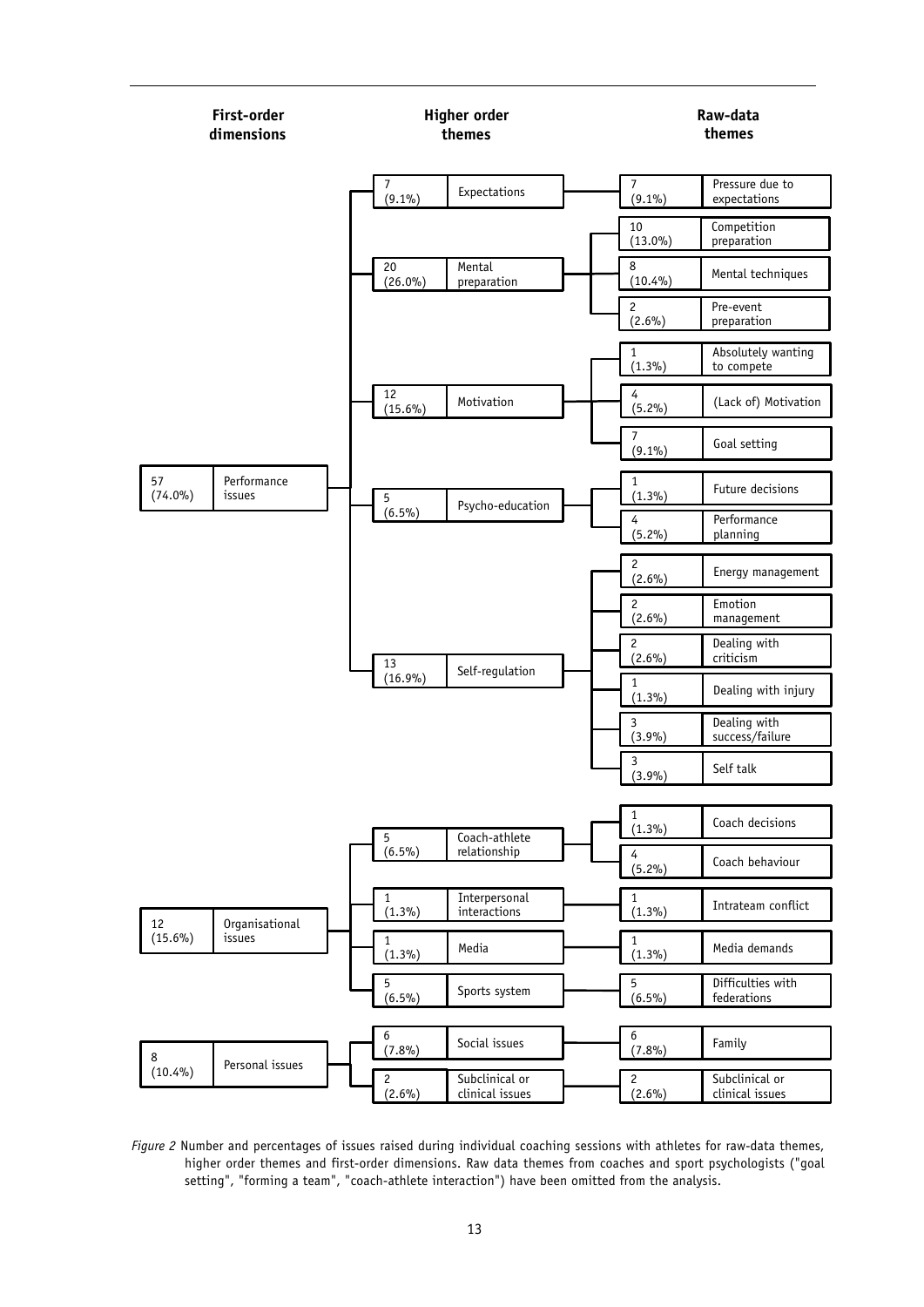#### 4 DISCUSSION

This study is the first to deal with issues of number and frequency of interventions, topics and issues raised by athletes who do not have regular access to sport psychological services. Moreover, this study is the first to deal with topics that are necessary to sport psychologists who have a need for further education. First, the study shows that a total of 113 sport psychological interventions within 20 working days can be delivered to athletes in preparation for international competition. Second, the study reveals that in Guatemala athletes' issues that need to be dealt with in individual coaching sessions predominantly deal with performance issues, such as expectations, mental preparation, motivation and self-regulation. Third, there is a strong need of coaches to be supported by sport psychologists in their working on reaching athletic excellence. Fourth, sport psychologists perceive lack of support and trust from the federations. Moreover, sport psychologists need to gain more trust in their own knowledge and in specific aspects gain more knowledge in order to effectively plan, conduct and evaluate sport psychological services delivered towards athletes.

# *(a) Number of interventions*

The total number of interventions was 113 within 20 working days. In total, two sport psychologists worked 226 hours in sport psychological interventions with athletes, coaches, sport psychologists or other participants. This time does neither include any preparation or follow-up of interventions nor regular meetings with the organising committee to further plan and schedule interventions. Thus, for further projects like this, there should be a maximum of intervention hours, in order to be easier able to prepare more follow-up interventions. Although the authors are very satisfied with the results of interventions, more time for preparation and especially follow-up would even further benefit the quality of interventions. Besides any formal coaching session, informal individual coaching (unscheduled, spontaneous), e.g. brief contact was very important during the project. Because only informal coaching sessions that lasted longer than 15 minutes were logged, the number of shorter informal coaching sessions was a lot higher. Thus, informal coaching appears to be as a corner stone in delivering sport psychology services for athletes and coaches (Birrer et al., 2012), and can be as effective as planned and scheduled interventions and frequently lead to formal individual coaching sessions (Vernacchia & Henschen, 2008). Because the number of informal interventions was high, future projects should calculate time for such interventions in order to have enough time for at least one informal coaching session after a workshop without coming late to the next one. Moreover, resulting from such informal coaching sessions there should be time slots for potential formal individual coaching sessions that develop from the informal ones. Otherwise, if all time slots are filled, athletes who have questions that develop for example during a workshop will be left unsatisfied.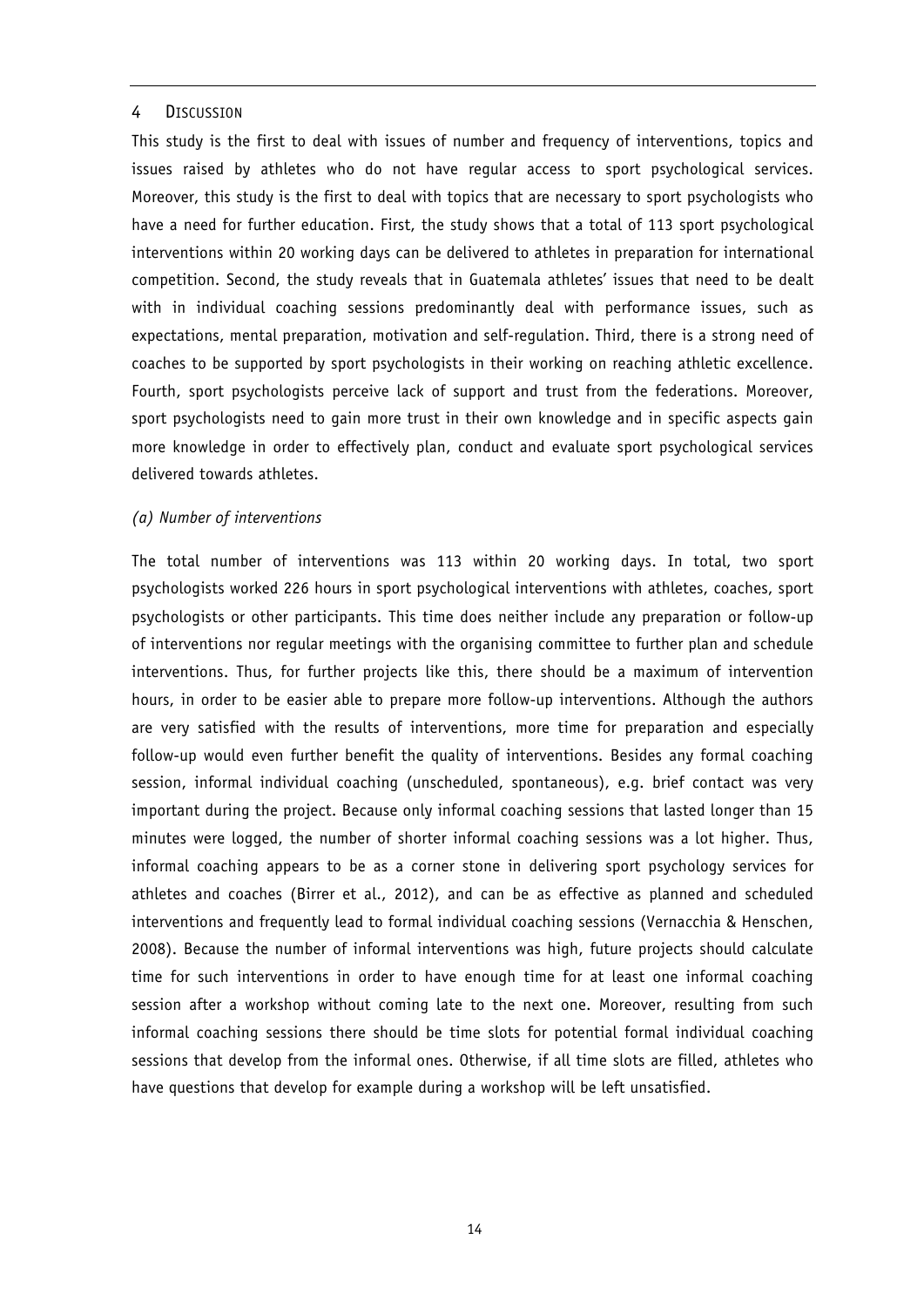# *(b) Topics and issues*

Results of the content analysis of the individual coaching sessions show that many athletes deal with performance issues. This is especially true for dealing with high expectations, motivation, self-regulation and most importantly knowledge about how to mentally prepare for training and competition. As mentioned before by Vernacchia (2008) important issues to elite athletes are dealing with lack of concentration and self-confidence. It appears that athletes have a huge lack of knowledge regarding techniques they can apply to reduce pressure, enhance their motivation, concentration and attention as well as to deal with emotions. Hence, it appears necessary that athletes receive the opportunity to learn about different mental techniques, may it be during workshops or individual sessions.

As has been seen during the project, workshops are a great source to talk about several sport psychological topics in a group and to learn from fellow athletes. Most likely, some athletes will already consciously apply several mental techniques without knowing that their individual knowledge could help other athletes. Thus, conducting regular sport psychological workshops on different topics with the same athletes might lead to a mutual learning and sharing of knowledge between athletes. Moreover, the individual learning process the mutual learning might have a positive effect on the social identity of Guatemalan athletes as a team. But besides regular sport psychological workshops there is a strong need for more individual coaching sessions for elite athletes on both, a national and a regional level. First, on a regional, and most likely a younger level, athletes need to learn about basic mental techniques as discussed for example with sport psychologists during their workshops on periodization and methods in sport psychology. Second, on a national level, athletes need to be given the opportunity to work with one sport psychologist over a longer period of time in order to learn, learn to apply and improve applying different mental techniques that eventually will help the athlete to excel their performance.

Regarding sport psychologists and their topics raised during workshops it can be identified that they know many of necessary mental techniques and sometimes even apply them. Interestingly they appear as if they do not feel self-confident enough to apply those methods and take them out to the athletes and teams. Sport psychologists also mentioned that some of them do not feel well integrated and respected by the federations and coaches, and that there is some lack of trust. In addition, some of the athletes mentioned that they do not trust the methods sport psychologists use, because they would apply predominantly questionnaires for example prior and after a competition without integrating the results of such questionnaires into individual interventions. In order to enhance dealing with important issues in sport psychological interventions, first, sport psychologists need to be given the opportunity to learn more about sport psychological methods and how to apply them. This needs to incorporate basic theoretical (sport) psychological knowledge, sport psychological methods, planning, conducting and evaluating sport psychological interventions (individual coaching session/workshops), as well as external and internal supervision of such interventions. Second, sport psychologists need to be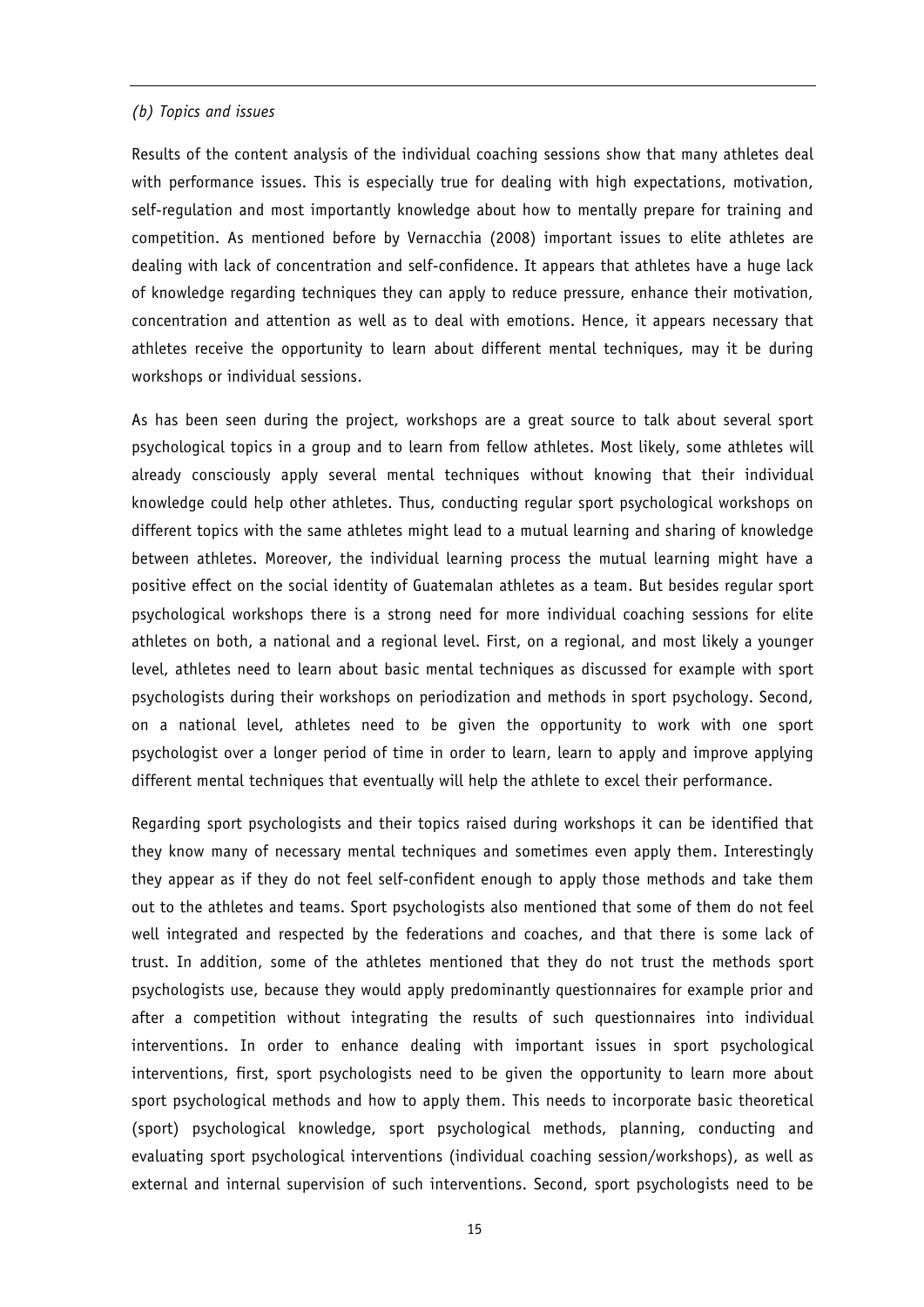provided with trust in what they do and how they do it from the COG, CDAG and the coaches. Because trust between people is important for the effectiveness and outcome of the work (Colquitt, Scott, & LePine, 2007), providing the sport psychologists with feelings of trust and a higher emotional connection, the sport psychologists' self-confidence will increase and they will more likely apply their knowledge to the Guatemalan athletes. Concomitant, the status, tasks and aims of sport psychologists within the COG and CDAG need to be clarified. This in turn will lead to more commitment to the COG, CDAG and their athletes, eventually leading to better results in sport psychological effectiveness.

Coaches raised the issues that there is a strong need for sport psychological support for the work in order to improve the athletes' performances. This combines both, working with athletes and working with coaches. While coaches emphasized that the work with athletes is crucial, they even mentioned that they need support. Supporting coaches might incorporate workshops on sport psychological knowledge, like communication skills, motivational climate, coach-athlete relationships or leadership. Moreover, offering and conducting regular (sport psychological) supervision for coaches was another issue coaches raised. Feedback on supervision during the project revealed that there is a strong need among coaches to share knowledge and experiences and to learn from coaches from different sports. Thus, sport psychological services for coaches like "coach the coach" in individual sessions or workshops for coaches should be established. Applying these methods will again enhance the cooperation between coaches and sport psychologists, eventually leading to more acceptances in fellow coaches. As a consequence, even the trust from athletes in sport psychologists will increase, because they see that their coaches successfully work with the sport psychologists.

Group workshops with executive board members of federations and associations revealed that there is a strong need for all federations to work together to reach common goals. As stated before, regular meetings of representatives and leaders are needed in order to further develop a structure to improve the assistance of elite sports. This is true on a general and a specific level. On a general level, working mutually on common goals is centered on the overall elite sports system. Thus, this incorporates basic areas such as coaches, finances, facilities etc. On a more specific level, there is a need to work detailed on improving sport psychological services, physiotherapeutical services, biomechanical services etc. Based on a common identity and leadership culture and communication habits that have been initially developed during workshops with executive board members, small focus groups that deal with general and specific issues might have a massive impact on the further development of the sports system and the athletes' performances that are part of the system.

Conducting a workshop with media representatives was very beneficial for those who attended the intervention. Although there is a strong need to respect and value the work of journalists, there is also a strong need to sensitize journalists on what effect they can have on an athletes' mental state before, during or after a competition. If there is some substantial influence,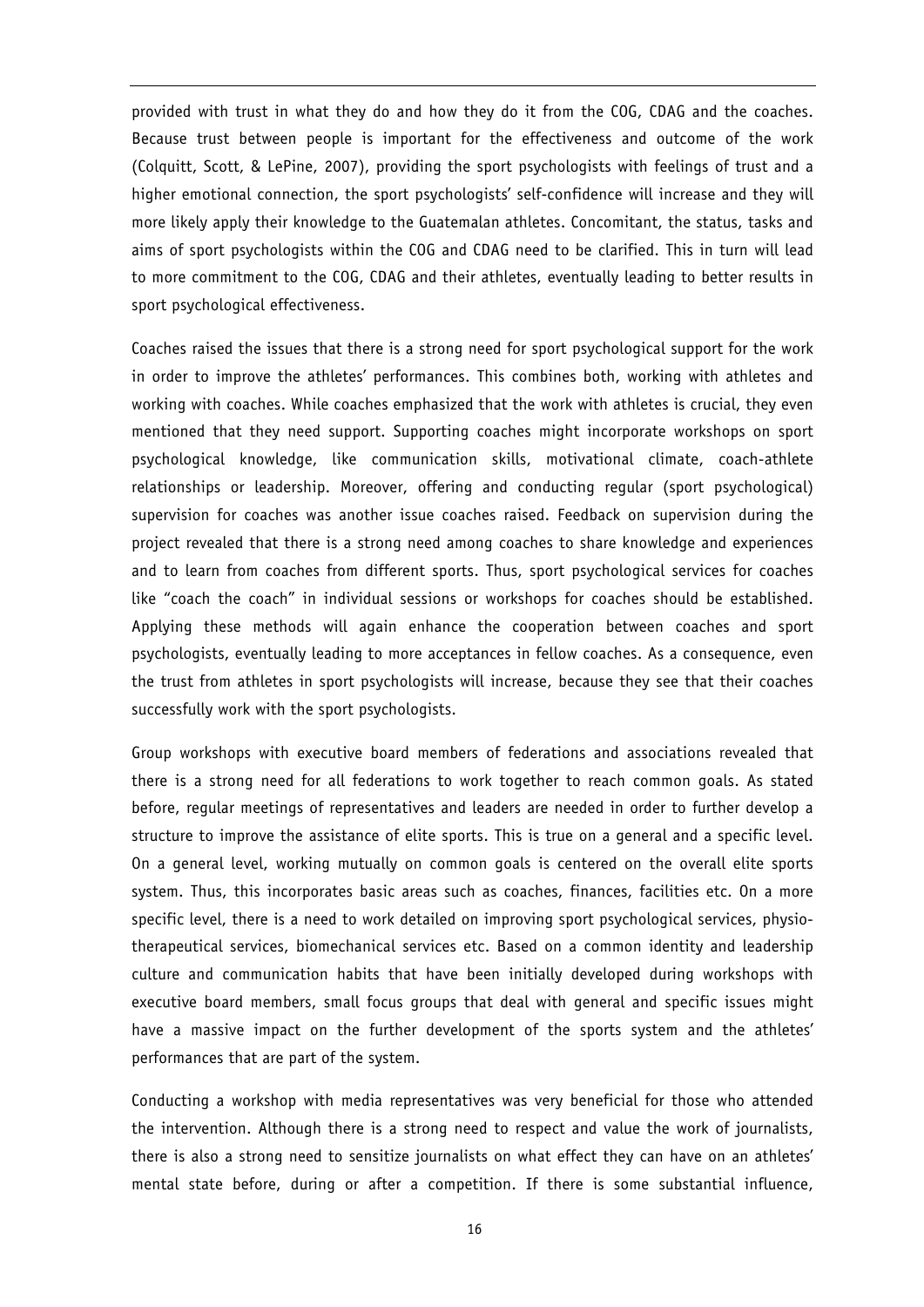journalists need to reflect on this influence and the potential performance the athlete might be able to deliver, maybe resulting in choking and not meeting public expectations stirred up by the media. Hence, there is a need for conducting similar workshops with this target group on a regular level in order to develop a culture between media and sport that supports and evokes both parties going hand in hand.

#### *Problems and challenges*

Problems and challenges are an important aspect that influence the acceptance and effectiveness of any intervention delivered to athletes. Thus to be able to perfectly prepare for any project that strives to enhance sport psychological services to athletes, teams, coaches, sport psychologists etc. it is crucial to know about potential hazards and barriers that might evolve prior or during such a project. During this project we identified a number of functional and organisational problems and challenges that future projects need to be aware of.

One important issue was punctuality, because many athletes, coaches, sport psychologists and executive board members came late to workshops and appointments. Although this behaviour can be referred to the guatemaltecan culture, and the authors tried to get used to it, it caused major disturbances during workshops. It appeared as if being not on time was partly accepted by some participants due to the cultural aspects, while others perceived this behaviour as disrespectful and not valuing those who were on time, the lecturer or the project as a whole. This was also true for behaviour during workshops such as answering phones inside the workshop or running in and out of the room during the workshops. After developing rules and applying them during the workshops the disturbances were significantly reduced. Besides acknowledging cultural aspects, for future projects or workshops it appears necessary to have workshop rules that are presented to the audience at the very start of the workshop or maybe even at the moment when inviting participants. This will give participants a structure that they can be guided with when attending the workshop.

Another problem both, the two authors and the audience had to face was the language barrier. Resulting from this barrier, workshops took longer due to need for translating everything that has been said. Moreover, some things said might have been translated in a different way than they were meant (lecturer->participant, participant->lecturer). Besides this, the need for interpreting from a language into another one is a time factor, because everything that is said needs to be said twice, once in each language. Thus, interventions (workshops, individual coaching sessions) take longer compared to monolingual interventions. One major issue in this regard is the confidentiality of topics discussed in workshops, but especially in individual coaching sessions. Although the experience showed that athletes did not act or behave cautious or restraint, there is a strong need for conducting sport psychological interventions (especially individual coaching sessions) with athletes monolingually.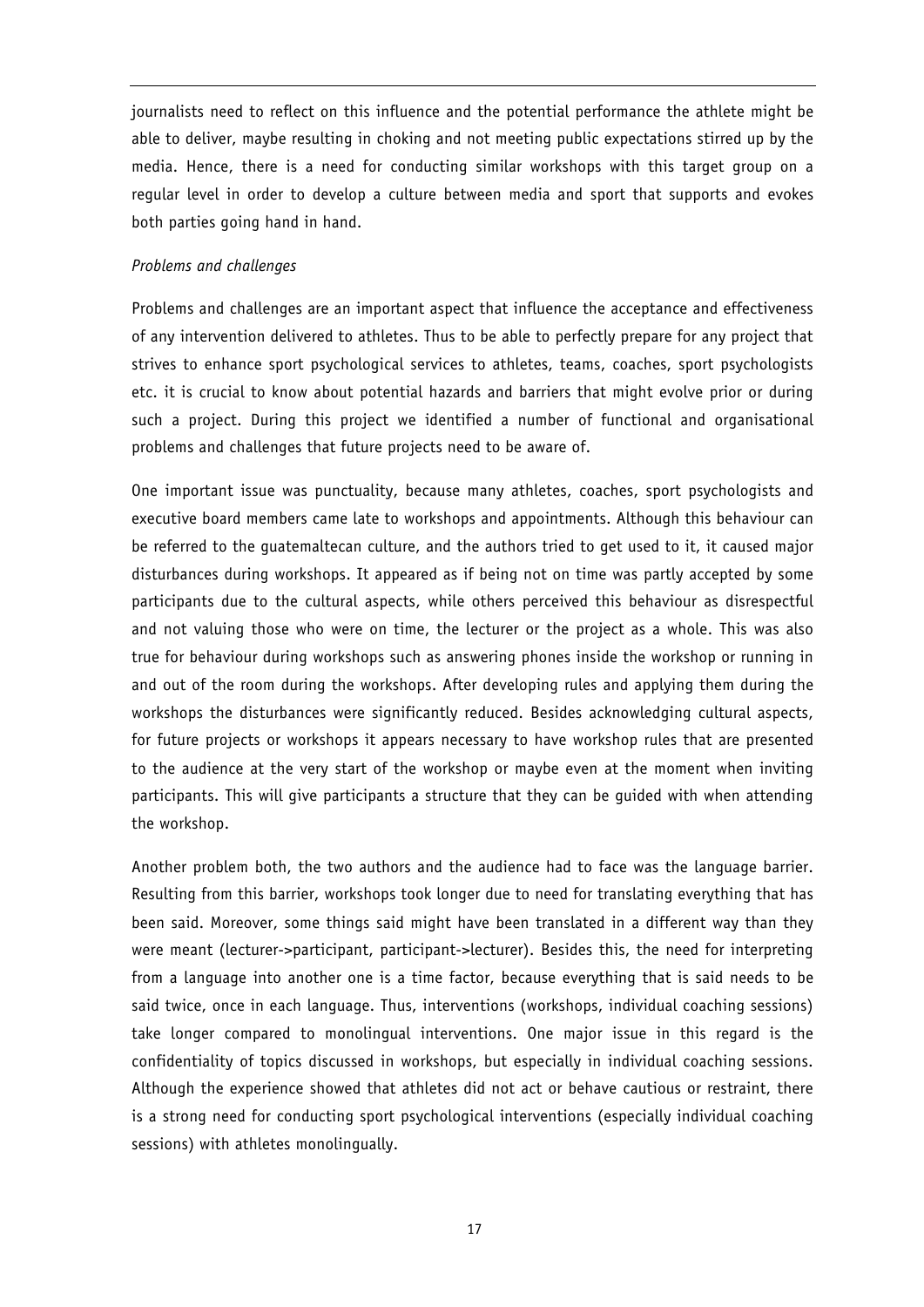The time schedule for interventions was, especially at the beginning of the project, not well structured. This was recognizable on several aspects. First, there was a lack of time between interventions. In case participants arrived late (in some cases >20 minutes), the workshop started late, this affected subsequent interventions, because there was not sufficient slack time. Second, interventions were planned at different locations leading to the necessity that lecturers needed to change locations, which – depending on traffic – took a lot time that was not scheduled. Third, the time schedule did not include any time for the preparation or follow-up of interventions. Preparing high quality interventions for workshops with athletes, coaches, sport psychologists, media representatives and especially executive board members needs sufficient time. Thus, time schedules for such projects should include time slots in which lecturers can prepare future interventions or conduct their quality management. Moreover, regular meetings with organizing managers need to be scheduled, too. Adding to this context, some workshops did not fit the specific project scope, applying specifically for the work with media representatives. This aspect is not important because of the work with media representatives, but because athletes who should and could have received individual sport psychological support did not because of the time needed for this workshop. Especially during the last project week some individual issues with athletes arose that could not be dealt with due to the external planning of interventions.

Another organisational challenge was the number of participants attending workshops, because it was not clear how many participants would be there before the workshop actually started. Thus, preparing interventions was based on estimations, which is especially true for coaches' and executive committee members' workshops.

# **Recommendations**

Based on the discussed results of the project, a number of recommendations have been developed for working with athletes, coaches and sport psychologists in Guatemala.

First, Guatemalan sport psychologists need to be identified who are highly qualified and in addition well respected by athletes, teams, coaches and at least the federations to form a strong group of sport psychologists who will intensively work with these target groups. For example, in Germany sport psychologists are identified as being highly skilled, when they fulfil the following requirements of the Federal Institute of Sport Sciences (BISp).

- *Academic education*
	- o University degree in psychology, sport sciences (Master/Diploma) or sport psychology (Master)
- *Basic competencies*
	- o Certified knowledge of psychology
	- o Certified knowledge of sport sciences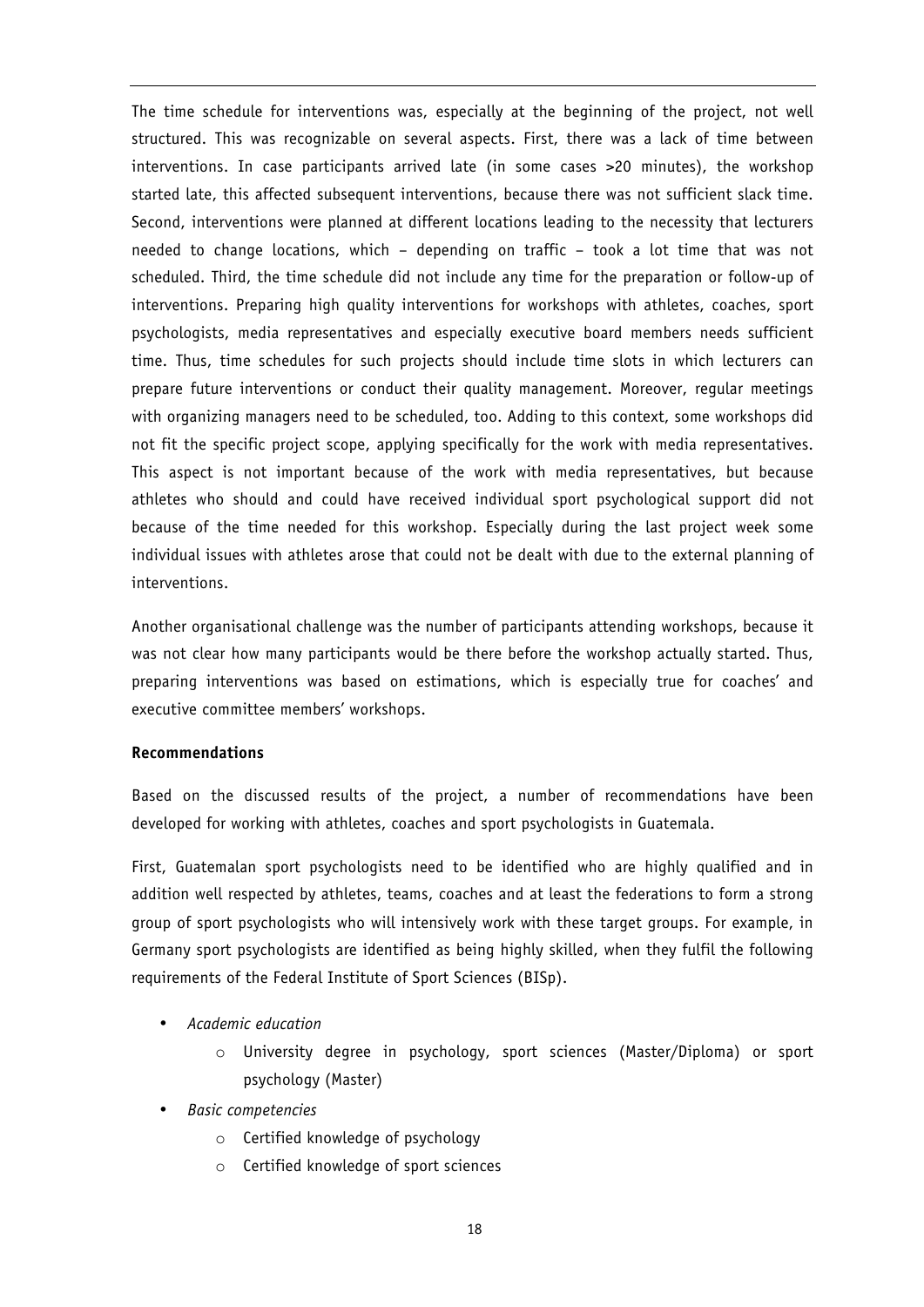- *Specific competencies*
	- o Sport psychological training (100 hours of education)
	- o Sport psychological coaching (100 hours of education)
- *Practical experiences*
	- o >100 hours of sport psychological practice in high performance sports
	- $\circ$  >25 hours of supervised sport psychological practice in high performance sports

Sport psychologists who fulfil these requirements are put on a list of sport psychological experts. To stay on this list, sport psychologists have to proof every three years (1) that they worked >100 hours in elite sports applying supervision (>25 hours) for each specific competence (sport psychological training and coaching) within the past three years, and (2) that they visited 16 hours of sport psychological advanced trainings within the past three years. At the end of 2014, 80 sport psychological experts were allowed to work with elite athletes in Germany. Developing such criteria for sport psychologists in Guatemala would improve the quality of sport psychological services provided for Guatemalan elite athletes. Moreover, such transparent criteria would improve the trust of athletes in sport psychologists, and the COG and CDAG would have the chance to clearly define who would be eligible to work with elite athletes and who would not.

To develop high-class sport psychologists, COG and CDAG could develop education programs and further sport psychological education opportunities in cooperation with national or international universities. Theoretical and practical knowledge can be derived from psychological studies and practitioners, and for example systemic (business) coaches. Developing a sport psychological education program needs to be interdisciplinary in order to gain knowledge from different professions and perspectives, nationally and internationally (e.g. training-sciences, psychology, psychotherapy, coaching, mediation, supervision etc.). In addition, regular workshops on general or specific sport psychological topics for sport psychologists might help to further improve the exchange of knowledge as well as the examination and analysis of methods, approaches and potential challenges. This includes for example learning about sport psychological diagnostics, methods such as e.g., imagery, visualization, relaxation (biofeedback) or team topics, as well as organisational issues, such as evaluation, periodization etc. From the experiences during the project and subjective feedback from athletes, a strong need for further developing knowledge about how to plan, conduct and evaluate sport psychological interventions exists. Thus, even supervision from external experts might help to give feedback to how sport psychologists work and how to improve sport psychological services. Thus, creating regular advanced training opportunities on general and specific topics as well as applying regular supervision is a need for developing the quality of sport psychology in Guatemala.

Besides defining criteria to be eligible to work with elite athletes and developing advanced training opportunities there is a strong need for the implementation of a quality management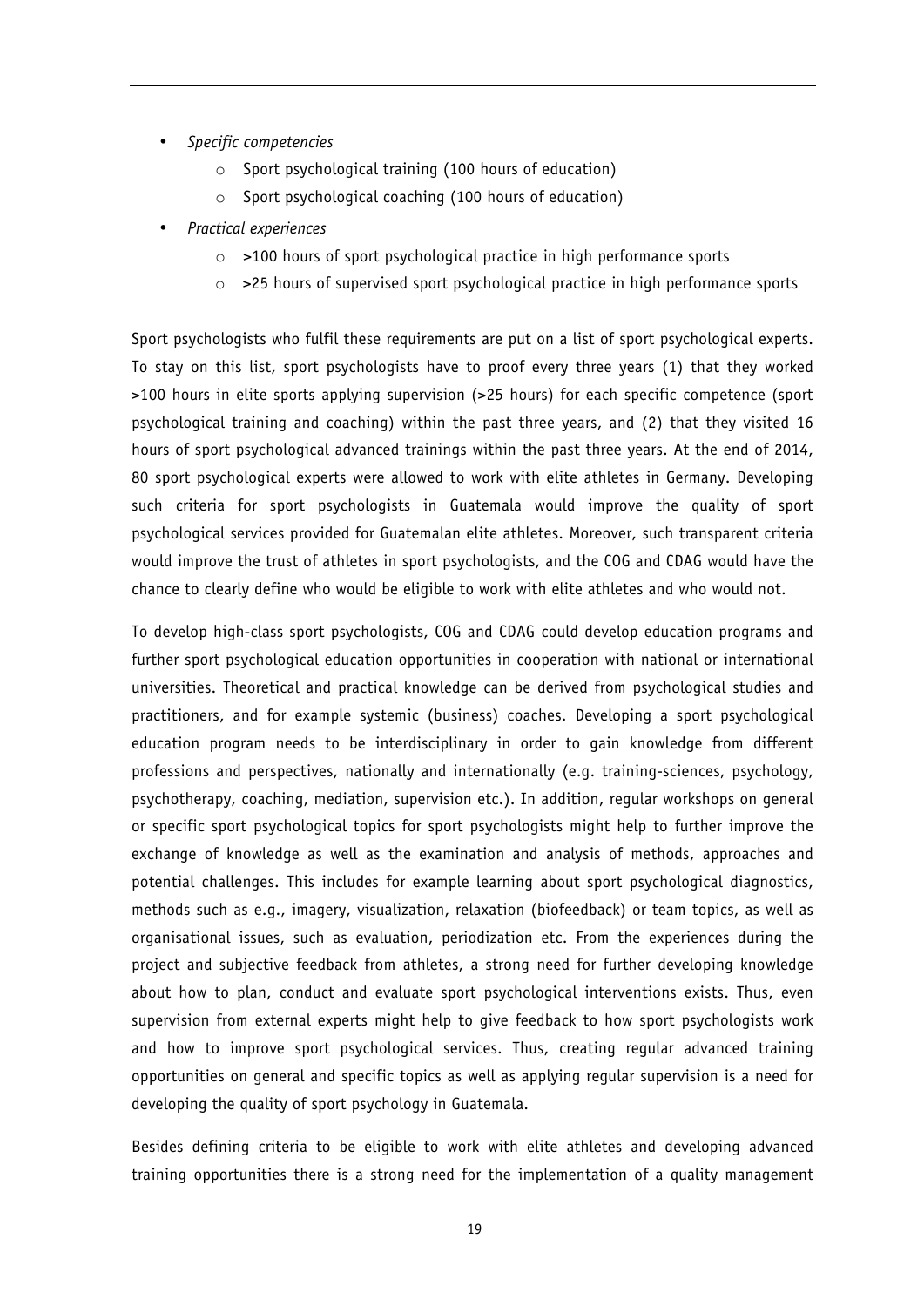system using evaluations of sport psychological services. Referring for example to the work in the project mentaltalent.de of the German Sport University Cologne, every single sport psychological intervention (workshop, individual coaching session) is evaluated afterwards. With that approach, high quality standards can be maintained through identifying such sport psychologists who deliver high quality sport psychological services, and those who may need some more assistance in reaching high quality levels. One possibility to develop a first quality management could be to apply the "Quality management 17" questionnaire, which has been developed by Kleinert and Ohlert (2014), and has already been translated into Spanish. In addition, comprehensive quality management processes need to be developed. For example, in Germany sport psychological services are evaluated based on the basic model of the European Foundation of Quality Management (EFQM), which has been adapted for the field of sport psychology (cf. Figure 3; Kleinert & Brand, 2011). Applying such a quality management will show athletes, coaches and sport psychologists alike that quality of sport psychological services are needed and that the federations take a close look at this. With that, again trust will be developed between athletes, sport psychologists and the federations.



*Figure 3.* Adaption of the EFQM-model on sport psychological services in elite sports, based on Kleinert & Brand (2011).

Moreover, regular workshops for athletes need to be offered. Especially workshops can be open for any athlete from any sport. As has been proven during the project, athletes benefited from the fact that athletes attended workshops from a wide variety of sports. In addition, workshops should be planned applying the peer teaching method. Within this method, to a larger extent participants learn from the experiences and knowledge of fellow athletes, and to a lesser extent from the knowledge of the sport psychologist. In all interventions planned and conducted the athlete needs to be seen as the expert for himself, having the chance to find the own answers for the current question or helping other athletes by finding individual answers based on experiences of others. Such workshops could be planned for 15 athletes once a month on specific topics, and be lead by at least one or even two sport psychologists.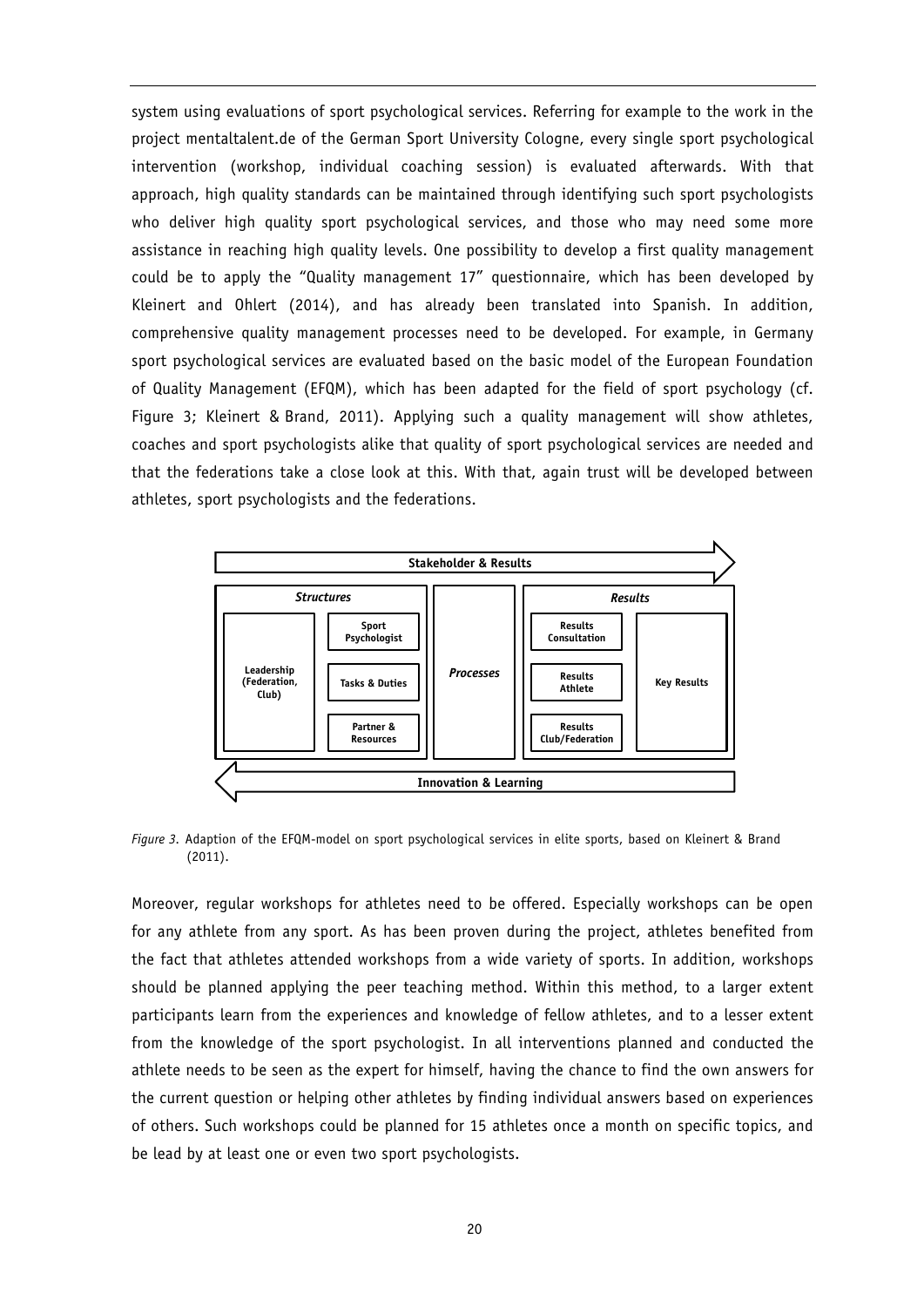The quantitative analysis of number of interventions delivered shows that there is a strong need for athletes to learn about mental techniques, about how to prepare for upcoming competitions and self-regulation. In addition, informal contact to the sport psychologists and unscheduled coaching sessions shows that athletes have many individual questions that need to be dealt with. Although this knowledge can be delivered even during workshops, the development of solutions is highly individual and is more effective during individual coaching sessions. Thus, it is recommended to offer a certain number of individual coaching sessions per month to athletes that need such assistance.

Obviously, many athletes would like to have the opportunity to work on individual questions and problems. Due to the fact that time, financial and other issues are always a limiting factor for providing services to athletes it is recommended to identify specific sports that are most likely to be successful during international competitions. Such sports could receive more funding for sport psychological services in order to further enhance the likelihood of improving performances. This approach has been successfully applied before by the British Olympic Association (BOA) in preparation for the London 2012 Olympic Games.

Besides working with athletes, working with coaches showed that even this target group has a strong demand for sport psychological support and knowledge. Thus, workshops for coaches to learn about communication, coach-athlete relationship, motivational climate, leadership and other sport psychologically orientated topics (motivation, imagery, etc.) need to be established on a regular basis. Moreover, coaches expressed a strong need for discussing individual problems and questions with other coaches in order to find solutions and to improve their athletes' performances. Hence, there is not only a need for learning new methods coaches can apply during training and competition, but even for professional exchange of experiences and supervision. To satisfy these demands, even meetings for coaches from different kinds of sports should be established. These meetings should be lead by a trained sport psychologist who is able to moderate this meeting and to apply methods that will support coaches in finding answers and solutions for their questions and problems.

# **Future projects**

Although this project provides insight into sport psychological topics athletes in Guatemala deal with, and thus, Guatemalan sport psychologists have to work on, it can only serve as a starting point for future debate and projects.

To use the momentum that has been started through this project, subsequent projects need to be planned and conducted in order to further improve sport psychological quality in Guatemala. After this first project strived to enhance interest in sport psychology and to offer sport psychological services to athletes in the first place, potential future projects should focus on Guatemalan sport psychologists. Although the two authors worked with Guatemalan sport psychologists during five workshops, the work with this target group needs to be more intense in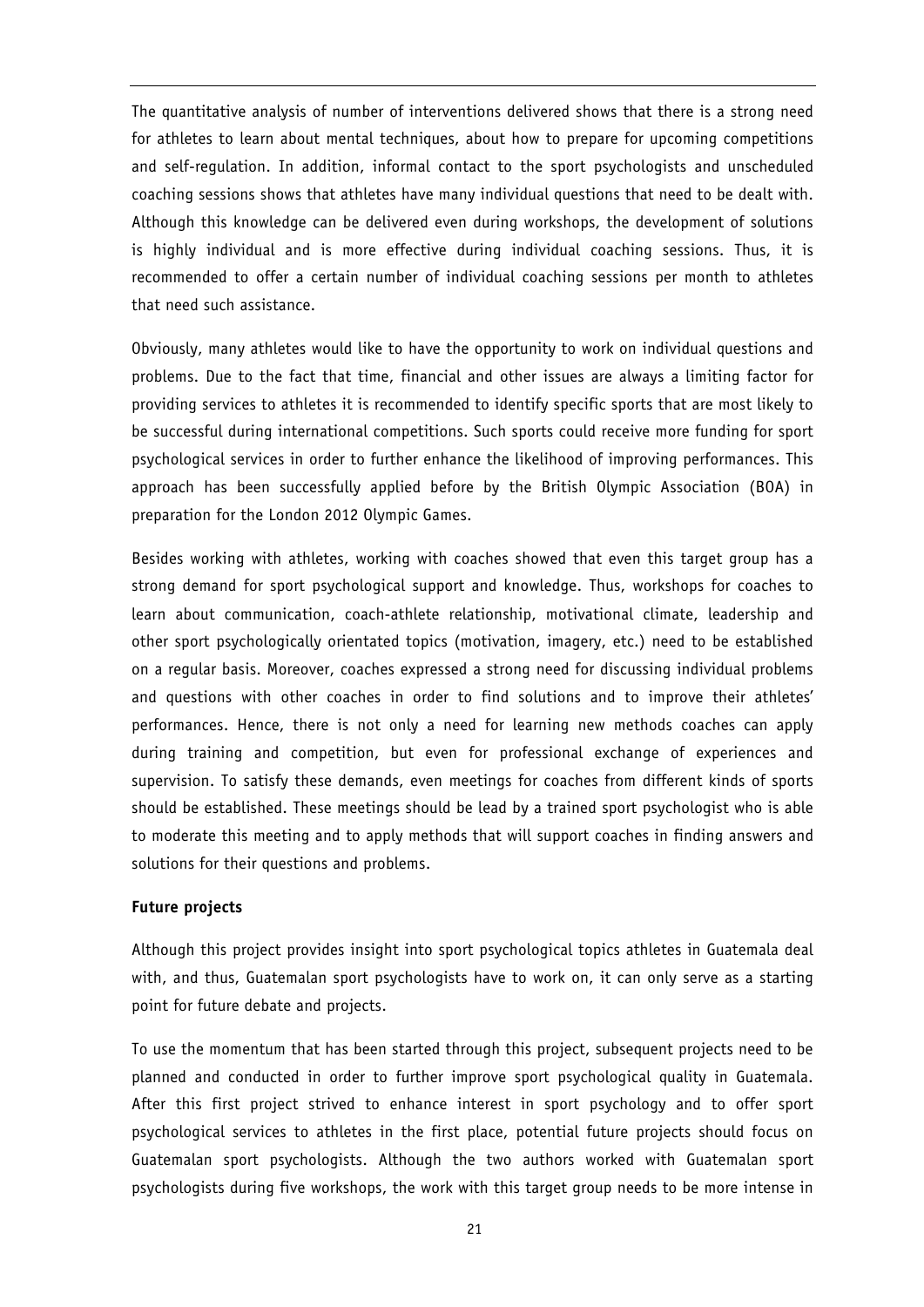order to improve sport psychological services. For example, a future project that focuses on sport psychologists and not on athletes could last four times two weeks in a year. Within each two weeks, an intense advanced training is offered for sport psychologists, including offering sport psychological workshops and individual coaching sessions for athletes delivered by Guatemalan sport psychologists. These interventions are supervised by other sport psychologists, in order to give feedback on the planning and conducting of the interventions. By applying such an approach exactly those are trained that deliver sport psychological services to Guatemalan elite athletes. In addition, those who are trained will be able and eligible to further train other and younger sport psychologists. At the same time, transparent criteria can be developed in order to identify those sport psychologists who are eligible to work with elite athletes.

Further research was planned to address the evaluation of the quality of sport psychological services delivered to athletes, coaches and sport psychologists. Unfortunately, only four people answered the online questionnaire by the finalization of this final report, resulting in not analysing individual feedback on the project. Thus, future research needs to implicitly deal with quality management by evaluating the work of sport psychological consultants and the relative impact of the different forms of interventions.

# 5 CONCLUSION

This project highlights the importance of sport psychological services for senior and junior elite athletes in Guatemala. Taking a close look at the data and experiences of the two authors, a huge demand in Guatemalan athletes exists to learn about sport psychological techniques and to discuss individual problems and challenges. Moreover, the project highlights the need for identifying distinct criteria for sport psychologists who are eligible to work with elite athletes and the need for advanced training for sport psychologists. Lastly, to keep track of the impact of sport psychological services for athletes and coaches a quality management system needs to be established. Besides these needs it has to be stated that the curiosity in sport psychological assistance and knowledge from athletes, coaches and sport psychologists was extraordinary. Moreover, the effort of all persons involved made all the work more than worth it and helped to make this project as successful as it was. In conclusion, by establishing this project the COG and the CDAG are on a very good and strong way to further enhance sport psychological services and thus to improve individual and team performances of athletes, coaches, sport psychologists and executive committee members.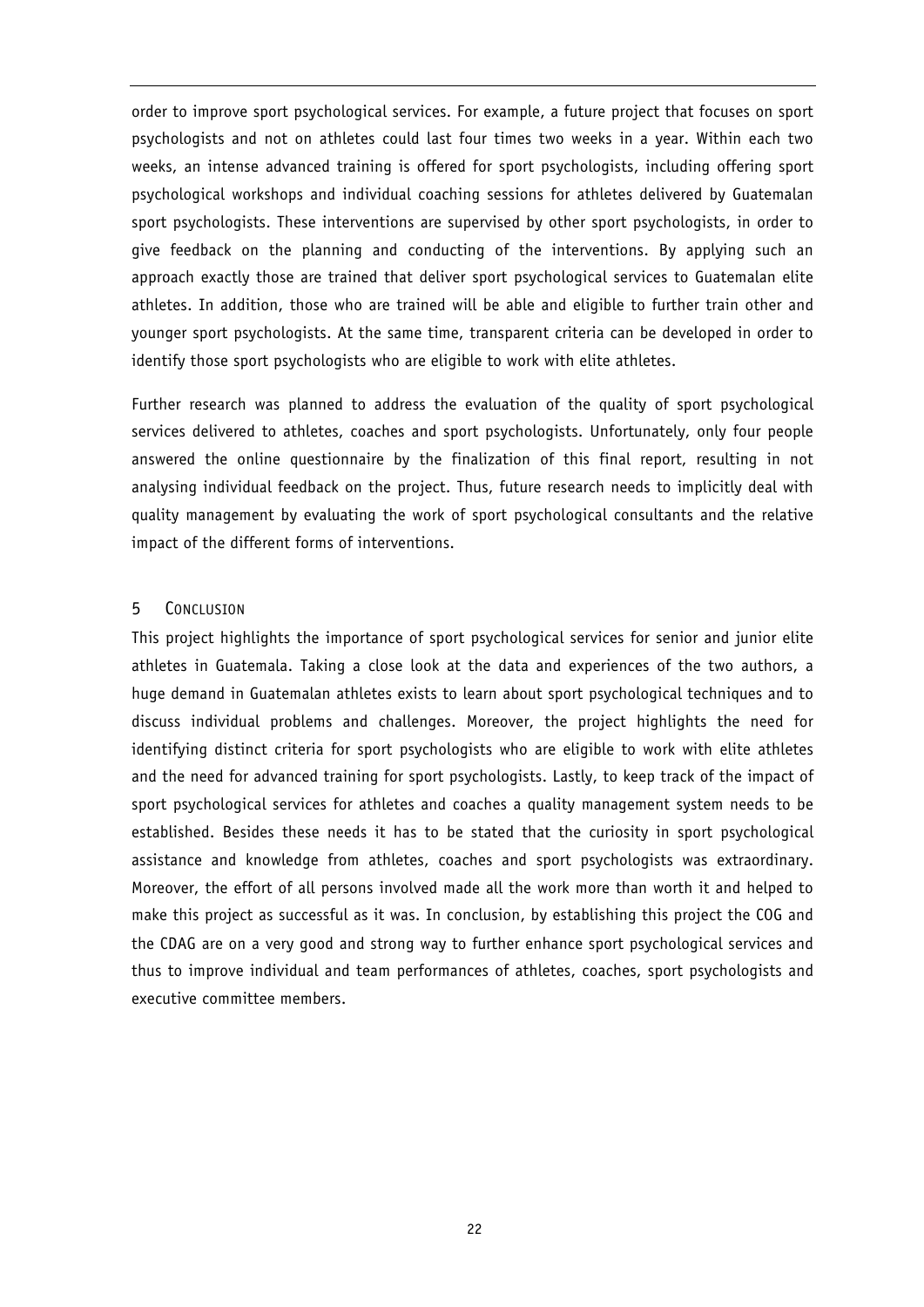#### **REFERENCES**

- Anderten, M., & Kleinert, J. (2011). Sportpsychologische Fallbesprechungen in NRW-Sportinternaten im Rahmen der Initiative mentaltalent.de. [Sport psychological case discussions in boarding schools focussed on sports within the scope of the initiative mentaltalent.de]. In J. Ohlert & J. Kleinert (Eds.), *Schriften der Deutschen Vereinigung für Sportwissenschaft: Vol. 210. Sport vereinT. Psychologie und Bewegung in Gesellschaft. 43. Jahrestagung der Arbeitsgemeinschaft für Sportpsychologie (asp) vom 2. - 4. Juni 2011 in Köln*  (p. 191). Hamburg: Feldhaus.
- Bandura, A. (1977). Self-efficacy Toward a unifying theory of behavioral change. *Psychological Review, 84*(2), 191–215. doi:10.1016/0146-6402(78)90009-7
- Birrer, D., Wetzel, J., Schmid, J., & Morgan, G. (2012). Analysis of sport psychology consultancy at three Olympic Games: Facts and figures. *Psychology of Sport & Exercise, 13*(5), 702–710. Retrieved from

http://search.ebscohost.com/login.aspx?direct=true&db=sph&AN=76467891&site=ehost-live

- Blumenstein, B., & Lidor, R. (2007). The Road to the Olympic Games: A Four-Year Psychological Preparation Program. *Athletic Insight, 9*(4), 15–28.
- Blumenstein, B., & Lidor, R. (2008). Psychological preparation in the Olympic village: A fourphase approach. *International Journal of Sport and Exercise Psychology, 6*(3), 287–300. doi:10.1080/1612197X.2008.9671873
- Carron, A. V., Hausenblas, H. A., & Eys, M. A. (2005). *Group dynamics in sport* (3rd ed.). Morgantown, WV: Fitness Information Technology.
- Colquitt, J. A., Scott, B. A., & LePine, J. A. (2007). Trust, trustworthiness, and trust propensity: A meta-analytic test of their unique relationships with risk taking and job performance. *Journal of Applied Psychology, 92*(4), 909–927. doi:10.1037/0021-9010.92.4.909
- Fletcher, D., & Hanton, S. (2003). Sources of organizational stress in elite sports performers. *The Sport Psychologist, 17,* 175–195.
- Hanton, S., Fletcher, D., & Coughlan, G. (2005). Stress in elite sport performers: A comparative study of competitive and organizational stressors. *Journal of Sports Sciences, 23*(10), 1129– 1141.
- Kleinert, J., & Brand, R. (2011). Qualitätsmanagement in der sportpsychologischen Betreuung im Leistungssport. [Quality management in sport psychological counselling in elite sports]. *Zeitschrift für Sportpsychologie, 18*(2), 60–72. doi:10.1026/1612-5010/a000041
- Kleinert, J., & Ohlert, J. (2014). Ergebnisqualität in der sportpsychologischen Beratung und Betreuung: Konstruktion und erste Ergebnisse des Befragungsinventars QS17. [Quality in sport psychological counselling and coaching: Construction and first results on the questionnaire QS17]. *Zeitschrift für Sportpsychologie, 21*(1), 13–22. doi:10.1026/1612-5010/a000110
- Kleinert, J., Ohlert, J., Carron, A. V., Eys, M. A., Feltz, D. L., Harwood, C., Linz, L, Seiler, R. & Sulprizio, M. (2012). Group dynamics in sport: An overview and recommendations on diagnostic and intervention. *The Sport Psychologist, 26,* 412–434.
- Mayring, P. (2010). *Qualitative Inhaltsanalyse: Grundlagen und Techniken* [Qualitative content analysis: Basics and techniques]. Weinheim: Beltz, *8229*.
- Mellalieu, S. D., Neil, R., Hanton, S., & Fletcher, D. (2009). Competition stress in sport performers: Stressors experienced in the competition environment. *Journal of Sports Sciences, 27*(7), 729–744. doi:10.1080/02640410902889834
- Samulski, D. M., & Lopes, M. C. (2008). Counseling Brazilian athletes during the Olympic Games in Athens 2004: Important issues and intervention techniques. *International Journal of Sport and Exercise Psychology, 6*(3), 277–286. doi:10.1080/1612197X.2008.9671872